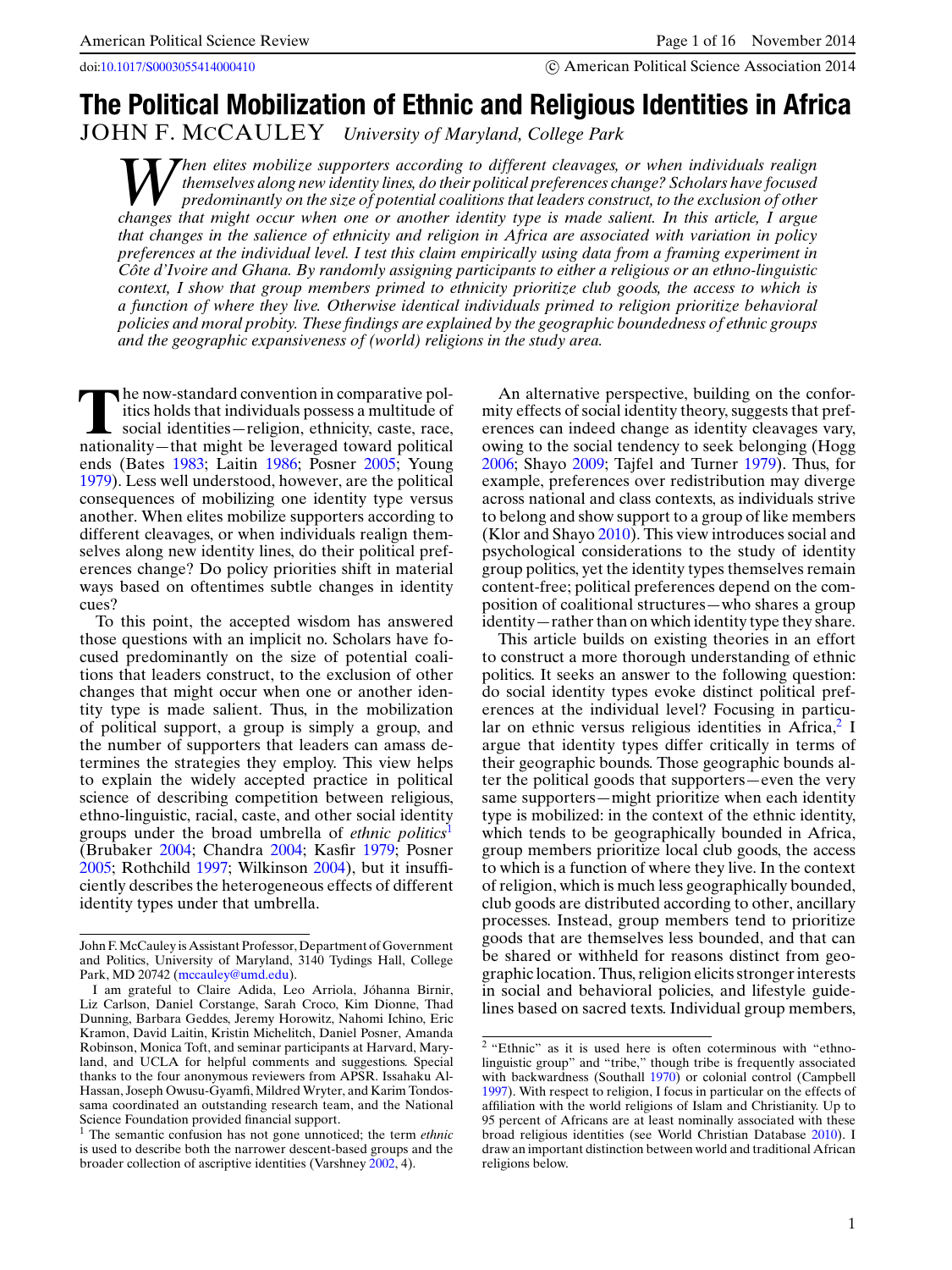according to this logic, act in rational pursuit of their own interests, yet those interests are constrained by the identity context in which they operate. Metaphorically, we might imagine that with each distinct identity type that is mobilized politically, supporters are asked to wear a different hat. This argument suggests that the hat we wear determines the preferences we hold.

Observational evidence from around Africa lends preliminary support to these claims. In central Malawi, individuals who self-identify most strongly as members of the local ethnic group—as opposed to their religious or other groups—are more likely to support the political party with a local base, owing to a longstanding pattern of patronage distribution that has made the ethnic identity politically salient there (Ferree and Horowitz [2010\)](#page-14-0). Public opinion data from Nigeria indicates that respondents who prioritize their ethnic identity are significantly more likely than those who prioritize their religious identity to view land disputes as a primary reason for conflict (0.25 vs. 0.16,  $p = .0003$ ).<sup>3</sup> Meanwhile, Nigerians who consider themselves first and foremost as members of their religious groups are more apt than those who self-identify in ethnic terms to view corruption as a central concern for the government (0.32 vs. 0.20,  $p = .0001$ ). And in a Pew Forum poll from across Africa, a positive correlation appears in data aggregated at the national level between the proportion of respondents calling religion very important in their lives and the proportion who view Western culture as hurting morality in their country.<sup>4</sup> Taken at face value, these findings suggest that when the importance of social identities like ethnicity and religion changes at the individual level, political preferences also vary. Ethnicity seems to evoke concerns for local material goods, while religion seems to elicit a stronger concern for moral and social behavior policies.

A challenge in this research agenda, however, is to demonstrate empirically that constitutive, mobilizational differences between these identity types, and not other confounding factors at the individual level, elicit those distinct priorities. Metaphorically, it is the challenge of evaluating the same individuals wearing different identity hats. First, religion and ethnicity are two of the most notable social markers in many parts of the world (including the sub-Saharan African context in which this study takes place), but determining which of the two motivates individual actors at any given time is problematic. In the central Malawian case, for example, it may be that those who self-identify as members of the local ethnic group are also particularly opposed to religious activity, and thus favor the party with a local base not because of a strong interest in local club goods but instead by dint of a particularly weak interest in the less geographically bounded matters on which other parties might make appeals. One possible solution would be to examine preferences among the staunchest adherents from each set, such as a group of regular churchgoers on one hand and an association protecting ethnic or tribal protocols on the other. That solution, however, raises a problem of endogeneity: it would be difficult to discern whether certain priorities led individuals to become staunch adherents of those groups or whether membership in those groups generated certain priorities. Thus, while observational evidence gives reason to believe that political preferences may indeed differ in ethnic versus religious contexts, our research strategies have not yet demonstrated as much.

To address this challenge, I make use of results from an experimental study conducted in West Africa.<sup>5</sup> Observational methods would leave us unable to overcome the problems of endogeneity and confounding variables outlined above. Instead, to evaluate the political priorities of otherwise identical individuals in different identity contexts, and thus to establish the baselines from which political elites mobilize supporters, the research strategy must force those individuals to wear randomly assigned identity hats. Using research sites in both Côte d'Ivoire and Ghana, I artificially evoked either the religious or the ethnic identity among a random selection of over 1,300 individuals, a strategy intended to isolate those identities on an individual scale. I then evaluated political priorities using a survey instrument. The findings suggest that, when individuals respond in an ethnic context, they place greater priority on material concerns and local development. Conversely, otherwise identical individuals placed in a religious context indicate a relative preference for lifestyle- or morality-based social policies over development ones. The study also helps to explain the mechanism distinguishing ethnic preferences from religious ones: it is not a result of relative group size or a desire for belonging, but rather that the geographic boundedness of ethnic groups inspires an interest in local club goods, while the geographic expansiveness of (world) religions in the study area elicits preferences for less restricted, behavioral goods. These empirical findings refine our understanding of *ethnic politics*; they imply that political leaders and cultural entrepreneurs must consider substantively different individual-level preferences when ethnicity and religion are mobilized.

Apart from those empirical findings, the article makes several theoretical and methodological contributions. In keeping with literature that stresses psychological benefits from identity associations (Hogg [2006\)](#page-14-0), it adds a new consideration to the perspective that ethnic politics is simply a numbers game, providing insight into the actual strategies that elites might employ to keep a coalition of supporters together via specific policy promises. This study also offers a distinction from the social identity perspective: whereas both note systematic patterns across broad identity types, this study adds substantive content to important social cleavages, instead of treating those identity types only as conduits for status and belonging.

<sup>3</sup> Data drawn from the Afrobarometer Round 2 survey, which asked respondents which identity group they felt they belonged to first and foremost (Q54). The two outcomes noted here rely on Q72a and Q45j. Data available at [http://www.afrobarometer.org/](http://www.afrobarometer.org/data/round-2-merged)

 $4$  Data drawn from the Pew-Templeton Global Religious Futures Project, located at [www.globalreligiousfutures.org.](http://www.globalreligiousfutures.org)

<sup>5</sup> IRB protocol #G09-01-056-01. Data available for replication upon request.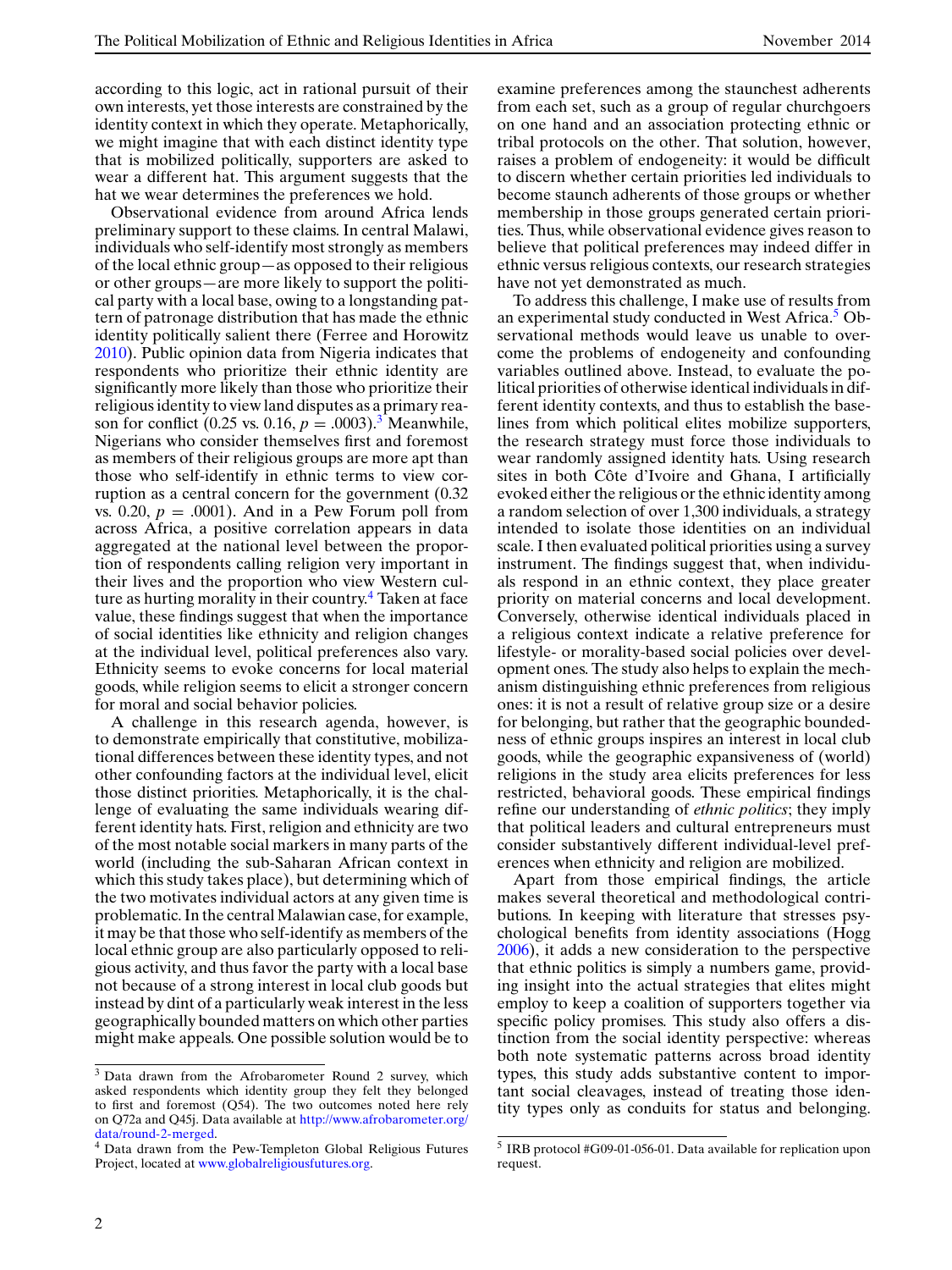Another contribution the article makes is to highlight the constitutive, systematic norms that identity types evoke without appealing to essentialist characteristics of specific groups therein, which are subject to reinterpretation and change across times and places.<sup>6</sup> Finally, from a methodological standpoint, the study replicates a full experiment across multiple research sites, and it complements the experimental data with observational evidence that bolsters the external validity of the study.

#### **EXPLAINING ETHNIC GROUP MOBILIZATION**

The trend in political science has not been to address religious or ethnic political choices as problems in their own right. Kasfir [\(1979\)](#page-14-0) writes: "The concept of ethnicity . . . may be fundamentally ethnic, class, religious or—it is worth stressing—a combination of these identities." Rothchild [\(1997\)](#page-14-0) describes ethnic groups as "formed along ethnic, racial, religious, regional, or class lines—they have distinct origins and appeals, but they share common features . . . " Posner [\(2005\)](#page-14-0) argues that, "linguistic, tribal, and religious communities . . . are all ethnic options." The rationale for conflating these identity types in theories of political mobilization is straightforward: the individual-level preferences that derive from those identity types are taken as homogeneous. Thus, the calculus of political entrepreneurs need not include information about the characteristics of different identity types *per se* (or about the different outcomes those identity options might elicit), but only about the general characteristics of identity groups as groups, such as their size. Arguments of this sort leave little room for differential affect across identity types, for nonmaterial utility from identity associations, or for unique benefits that might accrue to group members in some identity contexts but not others. A group is simply a group, and differences across specific identity types within the broad conception of ethnicity are left underexplored as potential sources of political mobilization.

In a different line of research, Shayo and his colleagues (Klor and Shayo [2010;](#page-14-0) Sambanis and Shayo [2013;](#page-15-0) Shayo [2009\)](#page-15-0) draw on social identity theory an approach that articulates group membership as a central feature of individual identity (Hogg [2006\)](#page-14-0)—to suggest that changes in the salience of broad identity types can indeed alter preferences over policy. Identification with potentially salient identity groups, they argue, is a function of two factors: similarity in relevant features and status of the group. Members then find equilibria in contexts in which the individual's behavior is consistent with the broader interests of the group. Thus, in the context of national and class identities, the tax rate preferred by a poor actor is lower if she identifies with the nation than if she identifies with her

class (Shayo [2009\)](#page-15-0). In the context of national and ethnic identities, factors that bolster the status of nations, such as the accumulation of noncontestable resources, strengthen attachments to the national identity over attachments to ethnicity (Sambanis and Shayo [2013\)](#page-15-0). Even when group labels are very weak (e.g., fields of study among university students), wealthy members of a poor group tend to prefer higher rates of redistribution than wealthy individuals who belong to a higher status group (Klor and Shayo [2010\)](#page-14-0). Generally stated, the perceived benefits of belonging to a coalition of like members can shape political preferences in measurable ways.

This work advances the role of social psychological considerations in the study of ethnic and identity politics. Particularly with respect to democratic and modern, industrial societies (in which nation and class generate particular resonance), recognizing the importance of belonging adds new insight into the strategic calculations of group members. What that literature does not address is the possibility that distinct identities generate exogenous norms that shape members' behavior and preferences irrespective of the choices other members make or the status of the group. From the social identity perspective, identity types are contentfree: they explain political preferences only endogenously, as members aim to fit in with like individuals and in higher status groups. Arguments of this sort are thus helpful in elucidating one aspect of affective behavior—belonging—but less helpful in clarifying how one identity type might be constitutively different from another. In an effort to move beyond umbrella classifications of ethnic politics, then, an additional set of steps is needed.

A limited literature does seek to address differences in identity types writ large. Sambanis [\(2001\)](#page-15-0) distinguishes ethnic from nonethnic conflict, and Esteban and Ray [\(2008\)](#page-14-0) argue that ethnic conflict differs from class conflict as a result of in-group economic heterogeneity. Baldwin and Huber [\(2010\)](#page-14-0) note that groups differ both culturally and economically, and that the economic distinctions between them better explain variation in public goods provision. The choice between ethnic and national identities may be a matter of institutional constraints (Penn [2008\)](#page-14-0), and support for political party identities over caste identities may be a function of the channels through which resources flow to constituents (Dunning and Nilekani [2013\)](#page-14-0). These studies, however, focus little on the characteristics of identity types themselves; like Shayo [\(2009\)](#page-15-0), they rely on who one's co-members are rather than on what the identity category is.<sup>7</sup>

Finally, a literature drawing on the psychology of identity types explores the behavioral effects of religiosity in particular, generally noting a tendency in religious contexts toward prosocial behaviors such as increased generosity (Shariff and Norenzayan [2007\)](#page-15-0),

 $6$  A separate literature, not reviewed here, ascribes differences in political outcomes to the attributes of specific groups within religious, ethno-linguistic, or other social identity types, such as Muslims or warring ethnic groups (Bertsch 1977; Horowitz [1985;](#page-14-0) Huntington [1996\)](#page-14-0). Those arguments are limited in their capacity to explain differential outcomes among the same groups in different settings.

<sup>&</sup>lt;sup>7</sup> Bormann et al.  $(2013)$ , Chandra  $(2006)$ , Fearon and Laitin  $(2000)$ , and Laitin [\(2000\)](#page-14-0) constitute some of the few examples of studies that endeavor to disaggregate narrow ethnicity from other ascriptive groupings based on characteristics of the identity types themselves.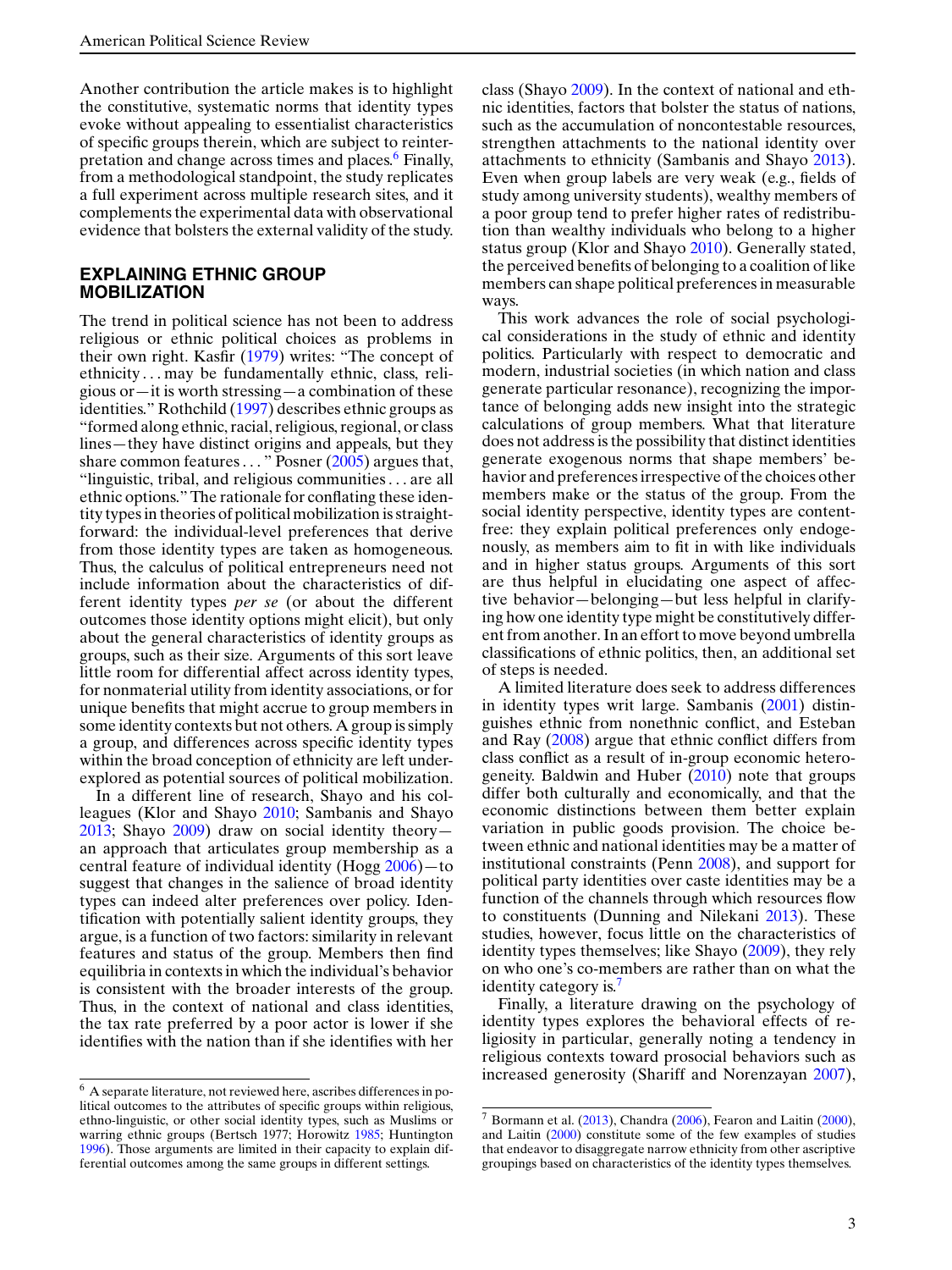community-mindedness (Sachs [2010\)](#page-14-0), and respect for laws (Guiso, Sapienza, and Zingales [2003\)](#page-14-0). That literature remains divided, however, over the mechanism linking religion to positive social outcomes—Shariff and Norenzayan propose individual-level motivations and the power of a "supernatural watcher" [\(2007,](#page-15-0) 807), while Sachs [\(2009\)](#page-14-0) explains religious prosociality as a function of efforts to seek status and belonging and some scholars suggest instead that attention to religion and morality actually inspires compensatory, immoral preferences (Jordan, Mullen, and Murnighan [2011;](#page-14-0) Sachdeva, Iliev, and Medin [2009\)](#page-14-0). Here, I test individual-level preferences across religious and ethnic contexts experimentally, to advance a theory of exogenous, constitutive differences based on the geographic bounds of those identity types.

#### **A THEORY OF MOBILIZATIONAL DIFFERENCES IN RELIGION AND ETHNICITY**

I focus on the narrow ethnic identity and the religious identity in Africa for two reasons. First, ethnic and religious identities constitute the two most important social markers in the study region: over 90 percent of respondents to surveys in the region indicate that religion is important in their lives, and the same surveys indicate that the ethno-linguistic identity is the most common mode of self-identification (Afrobarometer  $2009$ ).<sup>8</sup> Furthermore, conflictual political outcomes are increasingly described in ethnic or religious terms (Olzak [2011\)](#page-14-0), so, while this article is not limited to explaining conflict, efforts to understand the roots of this particular type of political expression have taken on renewed importance. The goal in distinguishing religious mobilization from ethnic mobilization is thus to generate a starting point for disaggregating identity types based on the specific outcomes or consequences they engender; similar exercises can then be undertaken to evaluate these identity types in other places, or different identity types altogether. I address some complications of the ethnic-religious comparison in the Conclusion section below.

First, regarding the individuals who constitute potential sources of support for political elites, I assume utility maximization as an explanation for individual-level choices. However, we might easily imagine sources of utility that are neither material nor related to political access.<sup>9</sup> Instead, consistent with Shayo  $(2009)$ , nonmaterial or psychological benefits may accrue differently based on the identity context in which the individual operates, in the form of righteousness, belonging, salvation, honor, blood ties, and so on. As noted, the ethnic and religious identities stand out in the sub-Saharan context in which this research was conducted: both have historical links to political outcomes, and they represent the two most common modes of selfidentification among African citizens. In this sense, the theory contributes an additional motivating factor to studies of ethnic politics that rely only on group size as the explanation for competition over resources. Individuals act instrumentally, but their instrumental behavior is constrained by the fact that they calculate utility from different baselines, depending on the identity type that is most salient in the world around them. Thus, people may prioritize distinct outcomes in religious versus ethnic contexts.

Second, consistent with both constructivist and instrumentalist accounts of identity formation, this argument asserts that individuals can move across identity types with little cost.<sup>10</sup> Changing groups *within* an identity type—from Muslim to Christian, for example, or from Nigerian to British—entails both administrative and social costs, as actors forfeit membership in one community when joining the other. Moving *across* identity types, however, by prioritizing one's group within the religious cleavage (e.g., Muslim) and later one's group within the ethnic cleavage (e.g., Yoruba), does not necessarily require the forfeiture of community. New associations may crosscut previous ones, but membership in any particular group is not explicitly threatened by the personal reprioritization of identities within one's repertoire. The upshot of this assumption is that political preferences rooted in identity attachments may change fluidly.

Third, and critically, I argue that constitutive differences exist in ethnic and religious identities, such that individual priorities differ across the two contexts. The ethnic identity in the study region of sub-Saharan Africa is typically rooted in common descent. Contemporary scholarship less frequently cites physical markers or social obligations but nevertheless distinguishes ethnic groups on the basis of perceived lineage (Chandra [2006;](#page-14-0) Horowitz [1985;](#page-14-0) Laitin [1998\)](#page-14-0). As Fearon and Laitin suggest [\(2000\)](#page-14-0), when it comes to one's ethnic group, you are what your parents are.

Furthermore, African ethnicity is closely related to geographic territory. Colonial powers placed administrative trust in ethnic groups for precisely this reason, leading scholars of the time to define "tribes" as cultural groups with "political unity, speech uniformity, and *geographical continuity*" (Wissler [1923,](#page-15-0) 48– 49, italics added). Geographic areas, native villages, and traditional city-states are thus synonymous with ethnic identities for many groups (Laitin [1986;](#page-14-0) Staniland  $1975$ ). Bates  $(1974, 464)$  $(1974, 464)$  suggests that it is the "clustering in space" that explains the salience of ethnicity in politics, as physical proximity to the resources of power and modernity generates winners and losers. Historically, chiefs, headmen, and land priests in the traditional hierarchy have overseen the distribution of land for farming, creating a quasi-official link between ethnicity and land (Lawry [1990\)](#page-14-0).

We can thus think of the ethnic identity in Africa as geographically bounded: membership implies a

<sup>8</sup> Excludes occupation-related responses.

 $9$  This assumption is not new; see Opp [\(1989\)](#page-14-0) and Simon [\(1985\)](#page-15-0), among others.

 $10$  See Horowitz [\(1985\)](#page-14-0) and Young [\(1979\)](#page-15-0) for foundational explanations of identity salience, types, and change. Using different language, Posner [\(2005,](#page-14-0) 7) distinguishes identity *construction* from identity *choice*.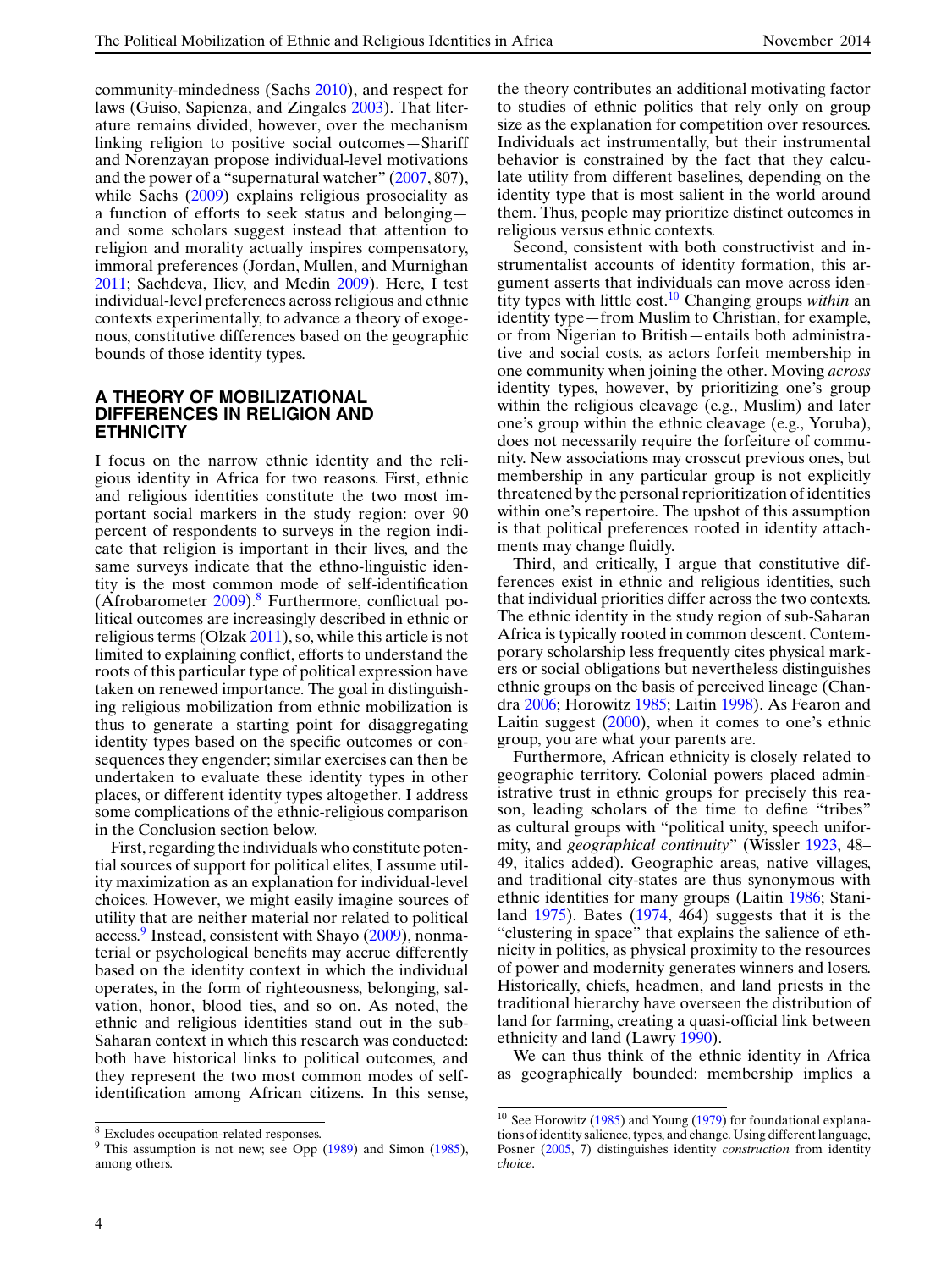special, lineage-based entitlement to local territory and resources in the ethnic group's stronghold.<sup>11</sup> Psychologically, scholars suggest that the ethnic identity increases feelings of territoriality, rooted in emotional attachments to land perceived as property of the group (Dustmann and Preston [2001;](#page-14-0) Green [2006;](#page-14-0) Toft [2005\)](#page-15-0). Those effects, moreover, extend beyond protection of the land to concerns over local development: because African socioeconomies maintain a heavy reliance on local markets and an informal economy, ethnic groups become the loci of economic progress (Barkan, Mc-Nulty, and Ayeni [1991\)](#page-14-0). Barkan et al. [\(1991\)](#page-14-0) describe ethnic groups in Africa as providing development assistance and local public goods as a function of individuallevel attachments to place. Thus, despite widespread understanding of African ethnic groups as constructed, individuals in those groups feel attachments that evoke special concern for land and local development.

That feature of ethnic identity suggests that, when placed in a context in which ethnicity is salient, members are more likely to prioritize matters related to local resources: club goods of low rivalry and high excludability, such as local development projects and community improvement. Ethnic group members—or more appropriately, individuals subjected to mobilization along ethnic lines—should therefore extract relatively greater utility from defending their club goods.

Religion as a social identity inspires different political priorities. World religious identities, such as Islam and Christianity, are ascriptive identities yet are not determined purely by birth or lineage: members have at least the perception that their membership in any particular religious group may be a matter of choice.<sup>12</sup> Choice over one's religious identity, moreover, is underpinned by formal doctrine and sacred texts in a way that one's ethnicity is not, largely precluding members from blending group identities as they might in the ethnic context. Scholars thus refer to world religions as "exclusive" and "non-negotiable" (Fox [2004;](#page-14-0) Reynal-Queral [2002\)](#page-14-0), and note that, while individuals might easily change their religions, they have much greater difficulty in being "bi-religious" (Huntington [1996;](#page-14-0) Laitin [2000\)](#page-14-0). Choice and exclusivity in this combination tend to divorce the religious identity from geographic continuity.

With choice underpinned by formal doctrine comes an implied process of ranking one's own group against others, based on superiority. This suggests a division in the religious context unlike intergroup divisions in the ethnic context, especially given the role of sacred texts in delineating priorities for religious practitioners. The presence of guiding texts, relatively unique among social identities, should also inspire individuals in religious contexts to prioritize goods that are behavioral rather than geographically local, related to concerns such as morality, world views, salvation, and justice broadly put, focused on proper living.<sup>13</sup>

World religions, furthermore, are exactly that transnational identities unlike any other social identity type. The freedom of religion from geographic bounds is particularly noteworthy in sub-Saharan Africa, where Islam and Christianity spread to many areas relatively recently and where members recognize the sacred centers of their beliefs as located elsewhere.<sup>14</sup> World religion is thus, in a constitutive sense, a landless identity type in Africa. The implication is that coordination can occur among in-group members absent any shared local incentives. Individuals form special ties with religious communities owing nothing to the lands they live on, the languages they speak, or their biological lineage. Given that distinction, religious group members—that is, individuals subjected to mobilization along religious lines—might place less emphasis on club goods like development, preferring to free-ride rather than engage in political contestation over those matters. Instead, their incentives to engage politically would be stronger when ties to exclusive doctrine or behavior-based policies are evoked.<sup>15</sup>

Finally, I argue that religious and ethnic identities are distinct social identities that can be recognized and described as such. Almost all individuals in the study region possess both; here, I stipulate that one or the other can be activated discretely. I consider the nuance of this assumption in the Conclusion section below.

Several observable implications emerge from this theory. First, if individuals are placed in different identity contexts (ethnic vs. religious), we should observe systematically different priorities among them—even when we account for the particular groups to which they belong, the political conditions under which they live, or the mobilization efforts that political elites employ. I refer to these as mobilizational differences between ethnicity and religion, and I examine them in the context of the experimental results presented below.

Second, recalling the observational approach of evaluating regular churchgoers against members of a tribal council, we should observe that members of particularly committed or "strong" ethnic or religious groups<sup>16</sup> demonstrate priorities in the same direction as (and likely stronger than) the experimentally manipulated subjects. Third, given the theoretical proposition that

 $^{11}$ Diaspora communities in the West emigrate but sustain an identity with the land and group they left. That some pastoralist ethnic groups in the region—the Tuareg and Fulani, for example—are labeled nomadic or semi-nomadic only reinforces the narrative of ethnicity as an identity type tied to the land; these groups are viewed as exceptional in reference to their own itinerant relationship with the land.  $12$  In the American context, Putman and Campbell  $(2010)$  note that

as much as 30 percent have changed their religious identification since birth.

<sup>&</sup>lt;sup>13</sup> Many religious entities provide local club goods, such as schools, health programs, and community space. This study suggests that actors nevertheless place a relative priority on moral matters when religion is mobilized.

<sup>&</sup>lt;sup>14</sup> In Mecca, Rome, or Jerusalem, for example. Aside from traditional African religions, an exception to which I return below, the sacred lands of religious practice in Africa lie outside of Africa itself. <sup>15</sup> Political elites may exploit this feature of religion not only to mobilize supporters to optimal outcomes domestically but also to generate support from in-group members abroad. In this article, I focus on the political consequences of identity group mobilization among the local group members who might lend active support in terms of votes or other forms of political engagement.  $16$  See Almond et al.  $(2003)$ .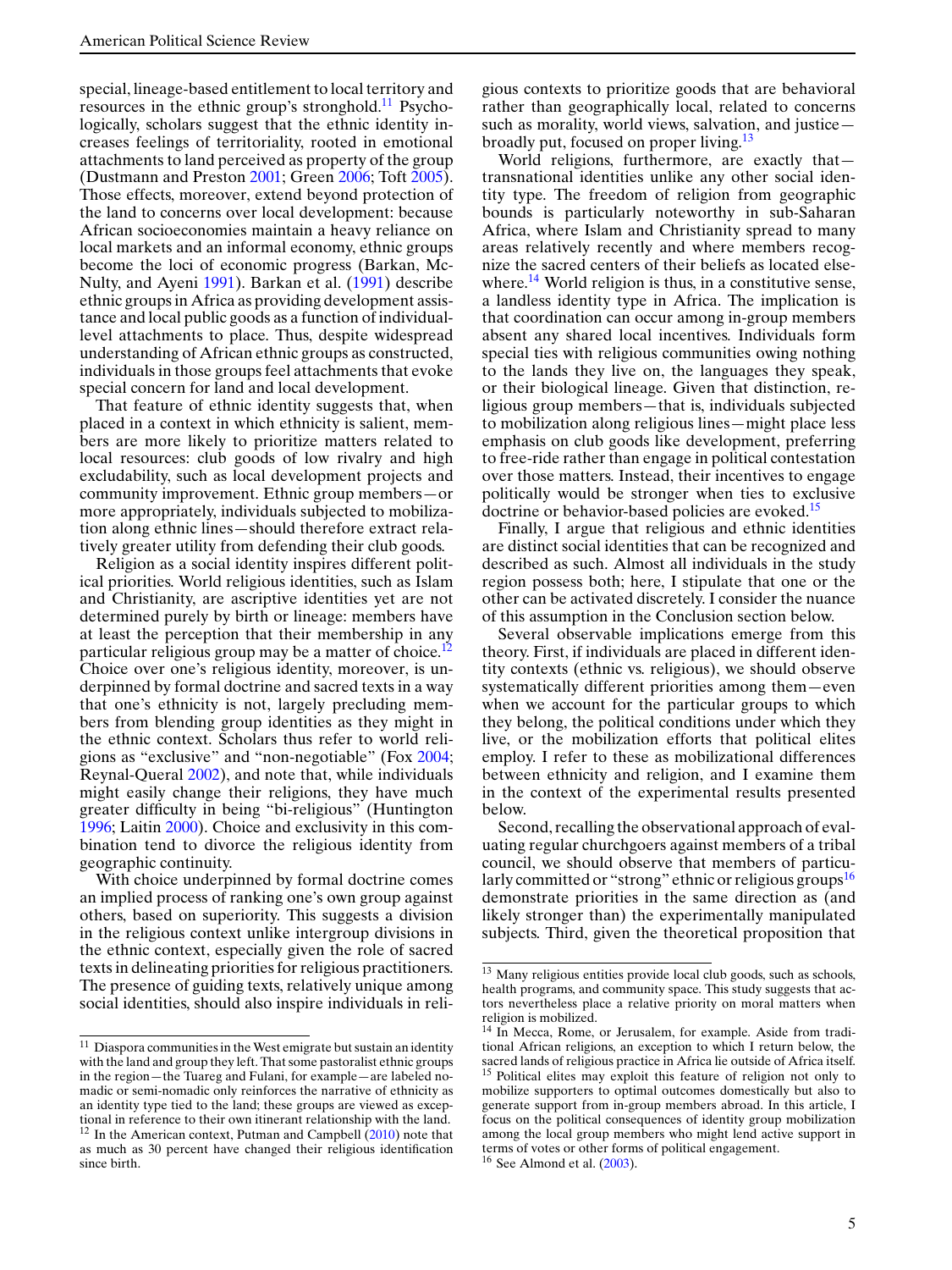

suggests ties to local lands as the mechanism linking ethnic identity to concerns for local development, we should expect to find that local, land-oriented traditional religions, which lack the characteristics of world religions outlined above, inspire priorities more in keeping with patterns of ethnic identification than religious identification. These findings would support the central claim of this article—that changes in the salience of religion and ethnicity are associated with material differences in specific political preferences.

# **RESEARCH DESIGN**

In what follows, I describe the location, setup, and output measures of a randomized framing experiment designed to evaluate potential differences in individuallevel priorities under settings of ethnic versus religious mobilization. The boundedness of the ethnic identity should inspire preferences for defending local club goods when ethnicity is mobilized, while the expansive, text-based nature of religion should generate concerns over moral behavior and lifestyle choices rather than local development.

# **Sites**

The experiment was conducted in Côte d'Ivoire and Ghana on West Africa's Gulf Coast, sites that hold ethnic and religious diversity relatively constant but that also allow for both intracountry variation in identity group affiliations and variation in national-level political factors. The data from Ghana serve also as a robustness check described later.

Within each country, I employed a design aimed at systematically replicating the research protocols across the most diverse contexts possible, locating one enumeration area in the predominantly Muslim North and one in the predominantly Christian South. In Ghana, those sites are Tamale and Cape Coast, respectively, and in Côte d'Ivoire they are Korhogo in the North and Divo in the South. In view of the geographic patterns of ethnic group settlement, the design also ensures variation in terms of ethnicity: Korhogo in northern Côte d'Ivoire is home predominantly to the Malinké and Senoufo; in southern Côte d'Ivoire, Divo is the territory of the Dida; Tamale in northern Ghana is the land of the Dagomba; and the Fante predominate in the Cape Coast area of southern Ghana. Although the northern and southern research sites have predominant religious and ethnic groups, there are sufficient off-diagonal observations to distinguish between the effects of predominant religion, individual religious affiliation, predominant ethnicity, and individual ethnic affiliation.

In each enumeration area, participants were drawn from the provincial capital itself and four surrounding rural villages. In Ghana, in addition to the sites in the North and South, I added a centrally located, cosmopolitan research site—Kumasi, the country's second largest city—for purposes described below. Figure 1 maps the research sites.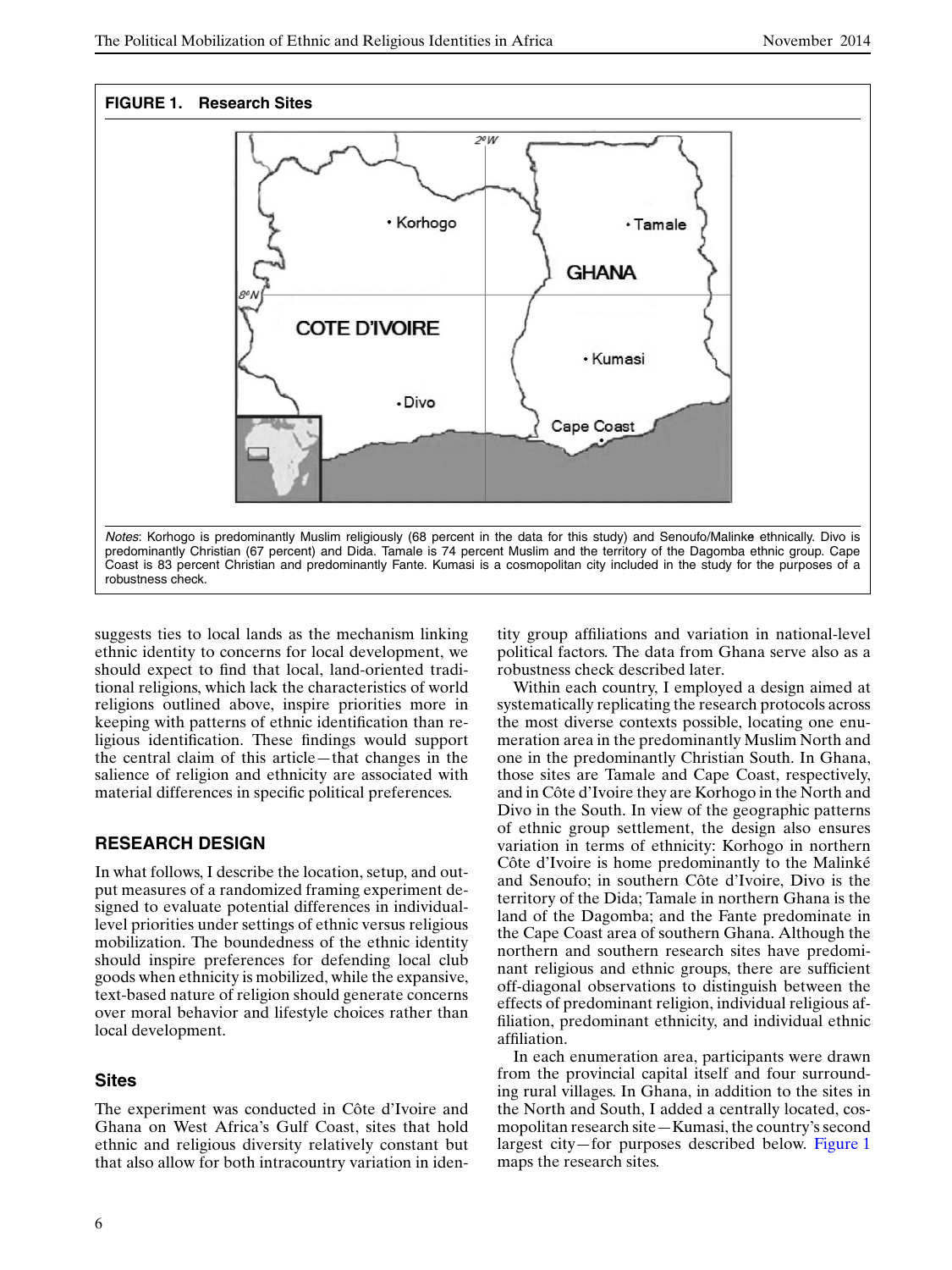#### **Subjects and Treatments**

Approximately 300 subjects were randomly selected from each enumeration area using a multistage, clustered sampling procedure with stratification by gender.<sup>17</sup> Trials were conducted between January and June 2009. Participants were exposed to one of two treatments, the intention of which was to artificially prime either the religious or the ethnic identity. Priming an identity experimentally provides two benefits: it isolates preferences along different dimensions in a way that respondents may be unable to truthfully do themselves, and it controls for contextual factors. For these reasons, priming experiments have gained traction and have proven to be an effective means of varying inputs in other political studies (Banks and Valentino [2012;](#page-14-0) Iyengar, Peters, and Kinder [1982;](#page-14-0) Sachs [2010;](#page-14-0) Weber and Thorton [2012\)](#page-15-0). Assignment of subjects to one of the two treatment groups (or to a control group, which I explain below) was also done randomly, ensuring balance in demographic characteristics across the two treated groups and the control group. A descriptive summary of covariates by treatment and control groups is presented in [Table 1,](#page-7-0) along with results from Hotelling joint tests of balance that compare the control group to each of the two treatment groups. *F*-tests fail to reject the assumption of balance, so systematic differences in the outcomes from subjects across the treated and control groups can therefore be attributed to exposure to treatments. More detail on the randomized trial procedures can be found in the CONSORT checklist for design-based inference, located in the Online Appendix.<sup>18</sup>

Treatments consisted of 5-minute radio news reports regarding local society, followed by a series of questions regarding the content of the reports. The news reports, which subjects listened to on handheld digital music players, were performed by professional radio personalities; they were realistic yet concocted solely for the purposes of the experiment.<sup>19</sup> The manipulation came in a subtle change to the content of these reports: the two treatments were identical, only with changes to the names of groups mentioned in the reports. Those receiving the RELIGION $^{20}$  treatment heard references to religious groups in their society, and those receiving the ETHNIC treatment heard mention of ethno-linguistic groups in their country. The hired radio reporters simply read the same report twice, switching out the names of religious groups for the names of ethnic groups. A third set of participants, the CONTROL group, did not receive exposure to a report on local social identity  $groups.<sup>21</sup>$ 

To develop content for the reports, focus groups were first organized to ascertain salient issues affecting both religious and ethnic groups, in order to develop a report that would appear realistic and timely to listeners of either report. The reports, the transcripts of which are located in the Online Appendix, focused on four key points:

- the active roles that both leaders and group members play;
- disagreements between groups over a key policy domain (Education was chosen);
- occasional mistrust between groups and the everpresent potential for conflict;
- the general feeling that religious/ethnic diversity is necessary and important.

Thus, the treatments involved both identity group labels and various themes of sociopolitical importance, tailored in subtle ways to match contemporary discussions in religious versus ethnic contexts.<sup>22</sup> The detail of the reports, along with delivery from professionals, helped to guard against both ineffective priming and possible Hawthorne effects. The content of the reports was designed to be group-neutral; the aim was not to favor one group over another or to manipulate intergroup (i.e., Muslim-Christian or Akan-Senoufo) views themselves. Rather, the objective of the experiment was to manipulate the salience of either religion or ethnicity and to then measure priorities in each of those contexts. To return to the metaphor from above, receiving the treatments forced subjects to wear either a religious hat or an ethnic hat, regardless of their predispositions toward religion or ethnicity in their everyday lives. Subjects assigned to the control group were assumed to respond from the standpoint of whatever social predispositions they typically maintain, absent any manipulation.

An important question to ask is whether or not the treatments actually had the desired effect on subjects; in short, did the treatments "take"? Evidence from the survey (independent from the actual outcomes that I seek to measure) suggests that they did. Subjects were asked, post-treatment, which of their various identity groups—nation, religion, ethnicity, gender, occupation, etc.—they feel that they belong to first and foremost. Answers indicate that the treatment a participant received had a notable effect on his/her tendency to prioritize certain identities: whereas just under 30 percent of respondents in the control group

<sup>&</sup>lt;sup>17</sup> The sample size in the Kumasi area is smaller,  $n = 118$ .<br><sup>18</sup> The CONSORT statement is a multidisciplinary initiative to improve the reporting of randomized controlled trials. See Schultz et al.

 $(2010)$ .<br><sup>19</sup> Actual on-air radio reports were ruled out due to the requirement that identical reports be heard in a multitude of languages. The reports were recorded in a total of eight different languages (see footnote 25 for details).

 $20$  I capitalize the treatments throughout this article, to distinguish them from more general reference to identity types.

<sup>21</sup> Some control group members listened to music and content-free radio banter in place of the reports on social groups, and others were not provided with any listening treatment. This approach was used to test the exposure effects of listening to radio (regardless of content) as a determinant of outcomes. No differences in outcomes were observed between the two types of controls.

<sup>&</sup>lt;sup>22</sup> For example, the ETHNIC script cited the language of education (local vs. colonial), whereas the religious script mentioned secular versus religious content in education. See the transcript in the Appendix.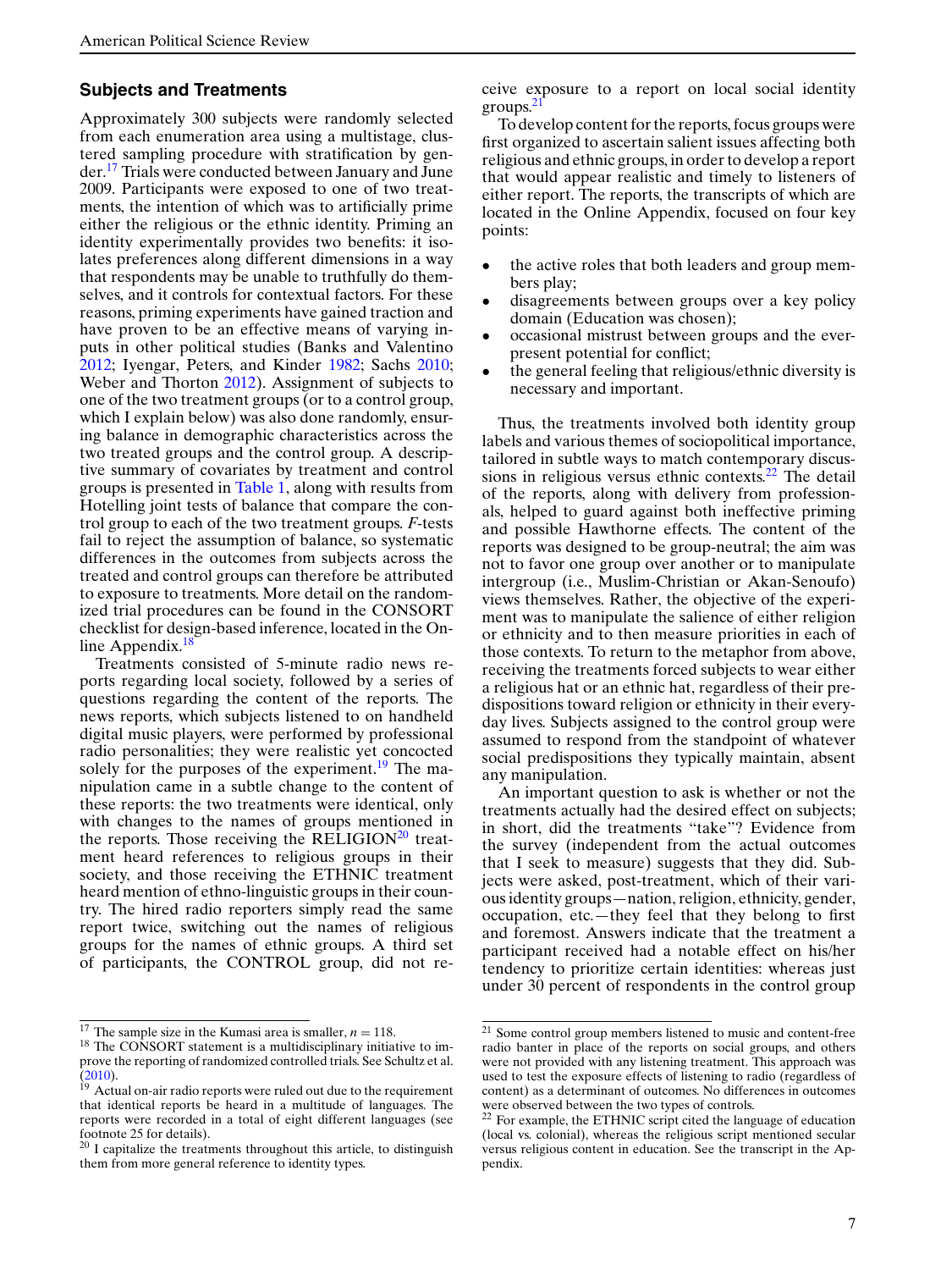<span id="page-7-0"></span>

|                                    | N   | Mean                                              | Std. Dev. | Min.     | Max.  |  |
|------------------------------------|-----|---------------------------------------------------|-----------|----------|-------|--|
| Urban                              |     |                                                   |           |          |       |  |
| <b>Religion treatment</b>          | 446 | 0.751                                             | 0.433     | 0        | 1     |  |
| Ethnic treatment                   | 450 | 0.731                                             | 0.444     | 0        | 1     |  |
| Control group                      | 388 | 0.691                                             | 0.463     | $\Omega$ |       |  |
| Male                               |     |                                                   |           |          |       |  |
| Religion treatment                 | 446 | 0.498                                             | 0.501     | 0        | 1     |  |
| Ethnic treatment                   | 450 | 0.482                                             | 0.500     | 0        | 1     |  |
| Control group                      | 388 | 0.526                                             | 0.500     | $\Omega$ | 1     |  |
| Age                                |     |                                                   |           |          |       |  |
| Religion treatment                 | 446 | 37.40                                             | 13.73     | 18       | 80    |  |
| Ethnic treatment                   | 450 | 38.23                                             | 12.98     | 18       | 80    |  |
| Control group                      | 388 | 39.84                                             | 13.64     | 18       | 95    |  |
| Education                          |     |                                                   |           |          |       |  |
| <b>Religion treatment</b>          | 446 | 2.859                                             | 1.377     |          | 6     |  |
| Ethnic treatment                   | 450 | 2.931                                             | 1.388     |          | $\,6$ |  |
| Control group                      | 388 | 2.825                                             | 1.374     |          | 6     |  |
| Std. of Living                     |     |                                                   |           |          |       |  |
| <b>Religion treatment</b>          | 446 | 3.072                                             | 0.778     |          | 4.75  |  |
| Ethnic treatment                   | 450 | 3.111                                             | 0.778     |          | 5.00  |  |
| Control group                      | 388 | 3.053                                             | 0.790     |          | 4.75  |  |
| <b>Muslim</b>                      |     |                                                   |           |          |       |  |
| <b>Religion treatment</b>          | 446 | 0.460                                             | 0.499     | 0        | 1     |  |
| Ethnic treatment                   | 450 | 0.433                                             | 0.496     | 0        | 1     |  |
| Control group                      | 388 | 0.438                                             | 0.497     | 0        | 1     |  |
| Religion-Control 2-group Hotelling |     | $F(6,827) = 1.7885$<br>Prob > $F(6,827) = 0.0985$ |           |          |       |  |
| Ethnic-Control 2-group Hotelling   |     | $F(6,831) = 1.0465$<br>Prob > $F(6,831) = 0.3936$ |           |          |       |  |

### **TABLE 1. Descriptive Statistics and Covariate Balance across Treatment and Control Groups**

*Notes*: Education was measured on a scale from 1 (no formal education) to 6 (post-university). Standard of living was calculated as a composite measure based on 5-point scales for (1) access to necessities, (2) household amenities, (3) a subjective measure of one's relative socioeconomic wellbeing, and (4) job status.

selected religion as their primary identity—a figure in keeping with other survey results from Ghana and Côte  $d'Ivoire^{23} - 50$  percent of those who received the RE-LIGION treatment did so. Similarly, 24 percent of the control group, compared to 43 percent of those who received the ETHNIC treatment, selected ethnicity as their primary identity. Both differences are significant at the 99-percent confidence level in two-tailed tests. Furthermore, in post-survey debriefing sessions, 94 percent of those polled stated that they referenced the appropriate group (religion or ethnic) "with no confusion" when responding to the survey questions. $^{24}$ 

Post-treatment, subjects were asked a battery of background questions and several questions regarding sociopolitical priorities. $25$  The survey included three hypothetical vignettes. First, respondents were asked to evaluate candidates for political office:

Imagine two identical candidates for parliament who have only one difference: Candidate A promises to improve local development, and Candidate B promises to fight moral decay in society. Which would you prefer as your representative?

Subjects could choose Candidate A (development), Candidate B (morals), or neither. Respondents were informed that fighting moral decay could mean working to prevent substance abuse, adultery, promiscuous dress, and disrespect between community members. Improving local development could mean fixing roads, improving health and education services, and building a technology infrastructure. $26$  The goal was to assess

<sup>23</sup> See Afrobarometer Round 2, in which 33 percent of Ghanaians selected religion. A separate study conducted by the author in Northern Côte d'Ivoire found that 28 percent of selected respondents listed

religion first and foremost. <sup>24</sup> I cannot rule out the possibility that respondents altered the group with which they identify foremost based on a desire to meet enumerator expectations. However, to the extent that respondents thought they were telling interviewers what they wanted to hear, that tendency itself would suggest effective priming of the key identity types. Furthermore, the outcome measures do not reference the identity types of interest in any way, thus reducing concerns that respondents might surmise the purpose of both the primes and the outcome measures.

<sup>25</sup> Trials lasted approximately 40 minutes from beginning to end and took place in either the official language (French in Côte d'Ivoire, English in Ghana), a frequently used regional language (Dioula in Côte d'Ivoire, Twi in Ghana), or the predominant local language (Senoufo in Korhogo, Dida in Divo, Dagbani in Tamale, Fante in Cape Coast).

<sup>&</sup>lt;sup>26</sup> These examples were developed in the pre-experiment focus groups.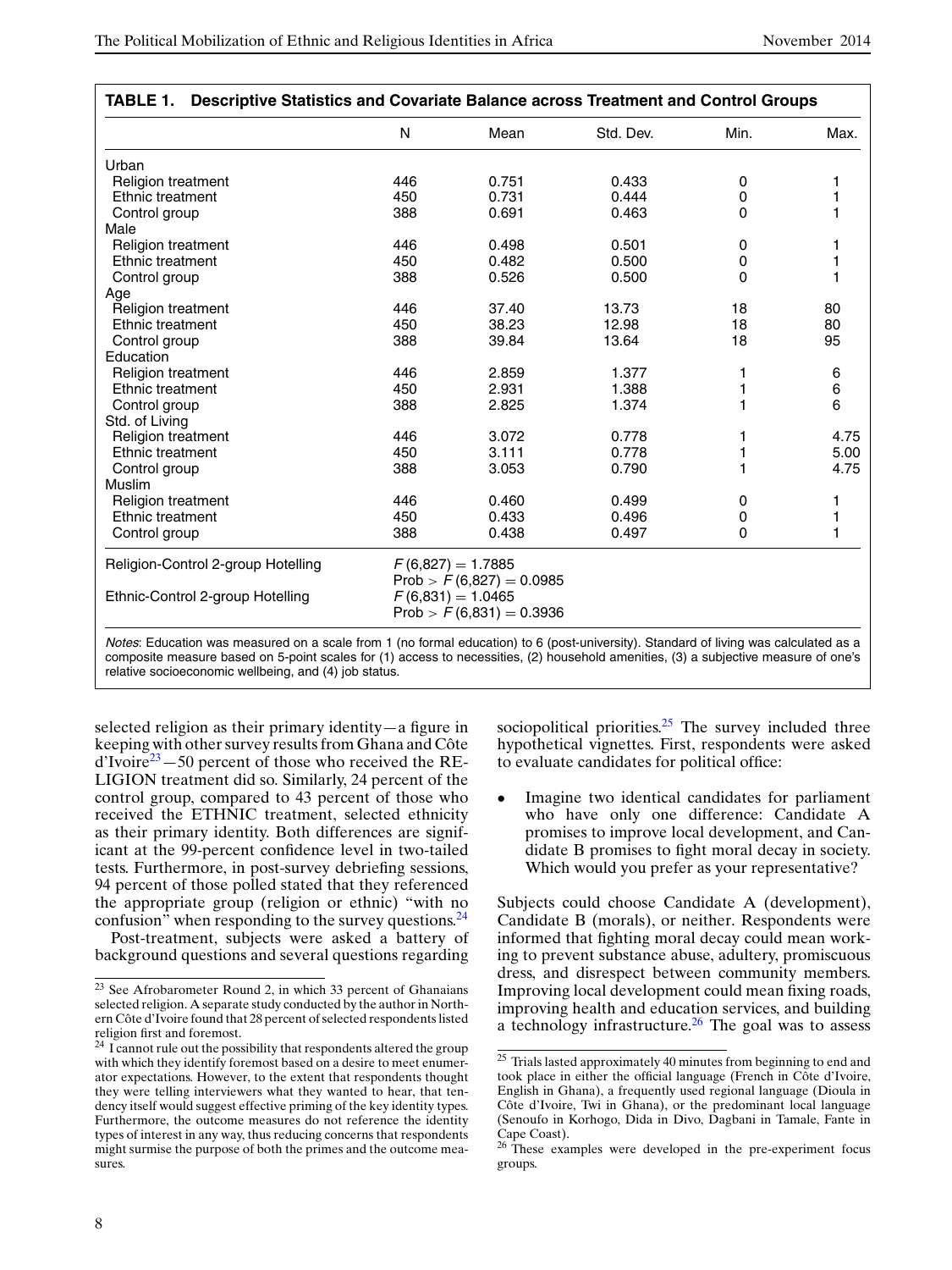priorities regarding club goods versus moral behaviors. Order was reversed for a random subset of participants.

Second, participants were asked to select a hypothetical community in which to live:

If the world were divided into three, in which community would you prefer to live: the community where everyone is wealthy, the community that is peaceful, or the community where everyone has strong moral values?

Subjects could choose any of the three or none; in addition, subjects were asked to rank their preferences from first to third. "Morality" was defined using the same examples as above. The purpose was to again gauge attachments to local club goods versus less geographically constrained moral goods.

The third measure does not address preferences over local development *per se* but squarely pits the priority of moral probity against material interests at the individual level. Subjects were asked about their willingness to pay a bribe:

• Here is a scenario: your child just missed the grade necessary to advance to the next class at school. The headmaster informs you that the child can advance if you give him a small sum as a token of appreciation. Would you accept the request so that your child can advance?

Responses were coded on a five-point scale from "definitely not" (indicating a refusal to engage in corruption of this sort) to "definitely" (a strong indication of a willingness to place material advancement over integrity). The vignette focuses most explicitly on the moral dimension, insofar as bribes are typically viewed through the lens of a "moral economy" in the region (Olivier de Sardan [1999\)](#page-14-0) and family educational opportunities relate only tangentially to local development. The measure uses the education context since independent analyses (Reinikka [2006\)](#page-14-0) and focus groups conducted for this study suggest that small-scale corruption of this sort is of widespread practice in the region. Furthermore, educational opportunities may be considered a local club good, since consumption does not deplete the resource yet not all communities or individuals have equal access. Thus, this third measure aims primarily to distinguish the priority that respondents in a religious versus an ethnic context place on moral probity—proxied by aversion to a specific form of corruption—though it also helps to adjudicate between the priorities of proper living and material advancement.

To summarize, the framing experiment was designed to randomly force otherwise identical subjects to prioritize either their ethnic or their religious identity (or neither, in the control group). Radio reports that differed only in their reference to ethnic or religious groups primed listeners to those respective contexts, after which the subjects responded to a set of hypothetical vignettes aimed at pitting concerns for local development against concerns for moral probity. The

theory advanced in this article suggests that the exogenous status of (narrow) ethnicity as a geographically bounded identity type generates norms in support of local club goods, whereas the unbounded, largely voluntary nature of the religious identity, rooted in sacred texts rather than geographic territory, evokes a relative concern for behavioral and lifestyle choices, or proper living.

#### **RESULTS**

I first present results from the pooled, two-country sample for each of the outcomes of interest; I then consider potential covariates and provide evidence in support of the observable implications outlined above. Concerns of bias due to the self-reported nature of the outcomes are mitigated in three ways. First, the surveys were conducted confidentially in private settings (the respondents' homes), by enumerators with no affiliation to a government or political party and with no clear indication of religious or ethnic group membership. These data collection protocols help to insulate the study from concerns that respondents felt pressured to answer questions in any particular way. Second, there is no clear expectation regarding socially desirable responses, since no obvious stigmas are attached to either local club goods or social behavior policies. Finally, even a systematic bias toward socially desirable responses could not explain the variation in outcomes across religious and ethnic contexts; by virtue of the process of random assignment, there is no reason to suspect that bias in self-reported outcomes would be correlated with assignment to treatment.

Regarding preferences for a "moral" candidate versus a "development" candidate, 64 percent of all survey respondents selected the former and 34 percent the latter. Disaggregating by treatment, however, 70 percent of those receiving the RELIGION treatment preferred the moral candidate, whereas only 59 percent of those receiving the ETHNIC treatment did so, a difference that is significant at  $p < .001$  in a two-tailed test and robust to disaggregation by specific religious and ethnic affiliation. Conversely, just 29 percent of those treated with RELIGION, versus 40 percent of those treated with ETHNIC, favored the development candidate  $(p < .001)$ . The top cluster in [Figure 2,](#page-9-0) which illustrates treatment effects with mean CONTROL group outcomes set at zero, indicates a four-percentage point boost in support for the moral candidate in a religious context and a seven-percentage point drop in support for the moral candidate in the ethnic context. These results lend support to the notion that ethnicity fosters a relatively stronger emphasis on the improvement of local land and territory, while religion fosters an emphasis on good behavior. In a post-trial focus group, one respondent tellingly revealed that he would have to prefer the moral candidate because, "I'm not in my home region, so why bother with the development?"

With respect to preferences among hypothetically wealthy, peaceful, and moral communities, the majority of respondents (68 percent) listed their first priority as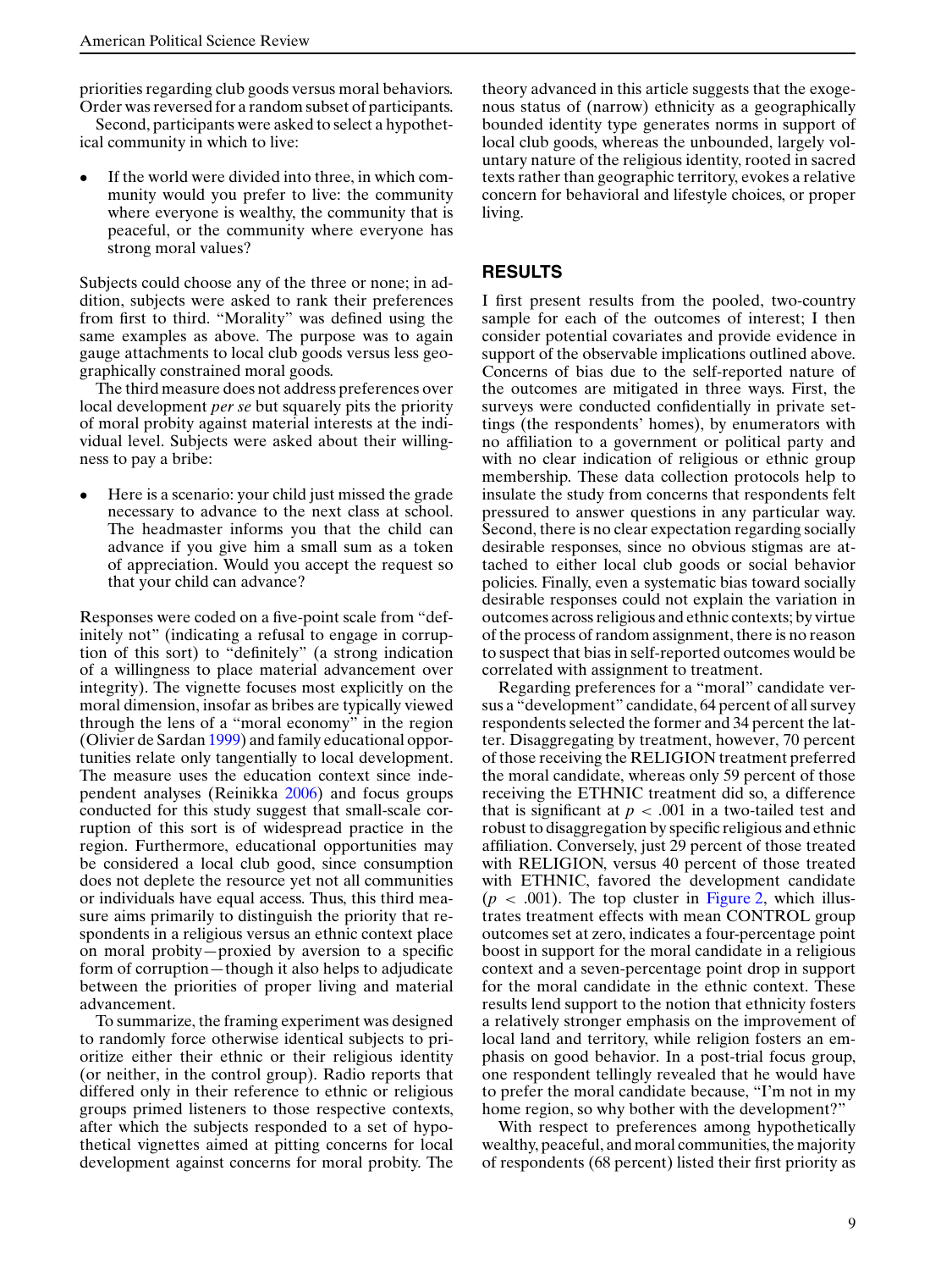<span id="page-9-0"></span>

a peaceful community; just three percent mentioned a wealthy community first and 29 percent prioritized the moral community. To distinguish between the interests in a manner that would be fruitful to this study, I took advantage of the rankings that respondents provided, generating a dummy variable coded 1 if the respondent listed the moral community ahead of the wealthy community and 0 otherwise. Again, the results conform to a theory suggesting that religion cultivates an emphasis on good behavior over wealth accumulation: the second cluster in Figure 2 illustrates a six-percentage point boost in the proportion favoring the moral community among those exposed to the RELIGION treatment (86 percent vs. 80 percent in the CONTROL category) and a two-percentage point decline among those exposed to the ETHNIC treatment. The difference between RE-LIGION and ETHNIC is again significant at  $p = .001$ ; though the outcome is not large in substantive terms, it is notable given the tendency not to prioritize wealth in explicit responses.

Regarding corruption, 34 percent of all participants stated that they would probably or definitely be willing to pay the small bribe to enable their child to advance in school. As the bottom cluster in Figure 2 illustrates, however, the inclination to do so depends on which identity context was primed: just 25 percent of those receiving the RELIGION treatment, versus 42.5 percent who received the ETHNIC treatment, expressed a willingness to pay the bribe  $(p < .001)$ , generating treatment effects against the CONTROL category of −12 and +4 percentage points, respectively. Again, the finding suggests that in religious contexts, individuals are relatively more inclined toward the choice that implies moral integrity, whereas their otherwise identical counterparts placed in an ethnic context tend toward the choice that prioritizes material outcomes. An interesting implication of this particular outcome is that actors interested in combatting corruption, or at least in generating expressed rejection of corrupt practices, may do best to channel their efforts through religious leadership and organizations rather than relying on political or ethnic actors. The rationale for doing so, according to the argument advanced here, would have nothing to do with any perceived rectitude of religious leaders versus their ethnic or political counterparts, but would instead turn on the exogenous norms that religion evokes.

The regression table in Appendix A addresses the possibility that other covariates have a substantive effect on these outcomes, beyond the effects of the framing treatments.<sup>27</sup> Column 1 reveals that, even when controlling for demographic factors and religious

 $^{27}$  Multivariate regression analysis unnecessarily imposes parametric assumptions on the experimental data; for that reason, the results are relegated to the Appendix. I take note of the outcomes, however, because they serve to test one of the observable implications below (regarding the effects of membership in traditional religions).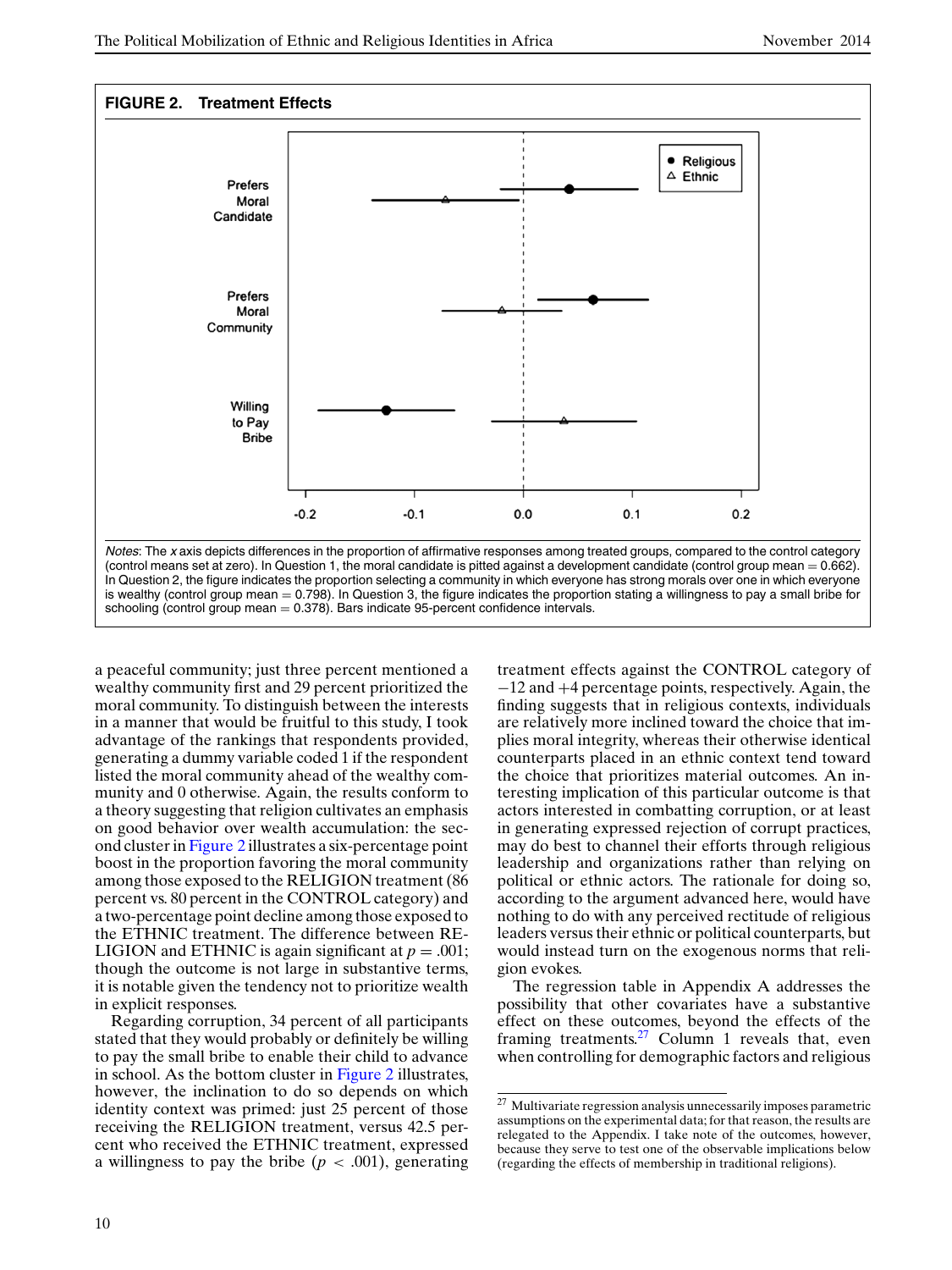group membership, ethnicity and religion foster different preferences regarding material development and morals: subjects receiving the ETHNIC treatment are eight percent less likely than the control group to support the moral issues candidate over the development candidate ( $p < .05$ ), whereas those receiving the RELI-GION treatment are more likely than the control group to do so  $(p < .05)$ . Males are also significantly more likely than females to favor a development candidate over a moral candidate. In Column 2, those primed to religion are eight percent more likely to prefer the moral community over the wealthy community. Turning to Column 3, receiving the RELIGION treatment makes subjects 14 percent less likely than the control group to express a willingness to pay a bribe to support a family member's educational advancement; those receiving the ETHNIC treatment express a greater likelihood of engaging in corruption, though the effect does not reach conventional levels of statistical significance. Females and more educated respondents also express a systematic aversion to the bribe, as do Ivoirian residents.

To reiterate, the full experiment was replicated across multiple sites in two countries, producing similar results across research contexts. The data by country and by site, discussed below and presented by site in the Online Appendix, add an important degree of generalizability to the finding that priming the ethnic identity evokes concerns for local material well-being while the religious identity is associated with a relative concern for moral issues. $^{28}$ 

#### **SUPPORTING EVIDENCE**

#### **Committed Religious and Ethnic Group Adherents**

If the distinctions between religious and ethnic preferences elucidated in the experiment are consistent with real-world outcomes, we should expect that members of the most committed or strong identity groups, who consistently wear only a religious or an ethnic hat, epitomize the distinct preferences of religion and ethnicity when evaluated observationally. As noted at the outset, the potential for selection bias undermines the leverage that can be gained from analyzing committed group members, but a check of their preferences provides some important external validity. If the argument is correct, we should expect to see the same patterns among the most ardent religious and ethnic group members.

To compare results from the experiment to committed group adherents in the real world, I conducted the same survey among 194 individuals belonging to either a Pentecostal-Charismatic Christian Church (*n* = 60), the *Ahlu Sunnah wal Jama'aah* (Wahhabi) Muslim organization ( $n = 76$ ), or an Ashanti ethnic group association ( $n = 58$ ), all in their group meeting spaces in Kumasi, Ghana. To ensure that the findings are not driven by something unique about the Kumasi area, I included 118 randomly selected respondents from Kumasi in the experimental sample (as noted above). $29$ 

Survey questions were identical to those posed to experimental subjects in the randomized component of the study; the only difference was that the committed group adherents were not exposed to an experimental treatment prior to the survey. The intention was that their active participation in those organizations, along with the context in which the surveys were conducted, would serve to mobilize the appropriate identity. As [Figure 3](#page-11-0) illustrates, the differences that were apparent between experimental subjects in religious versus ethnic contexts are all greater between committed religionists and committed ethnic group members: strong religionists are relatively more likely than committed ethnic group members to favor the moral candidate over the development candidate, they demonstrate a stronger desire to live in a community with strong moral foundations as opposed to a wealthy community, and they express less willingness than their ethnic group counterparts to engage in corruption. The last of these findings is tempered somewhat by the fact that the Ashanti association members have a higher level of education than the average respondent, by virtue of an affiliation with the university in Kumasi, and education correlates negatively with support for corruption.

Randomly selected Kumasians responded to the experimental treatments in largely the same patterns as participants from the Northern and Southern sites in Ghana (see the Online Appendix for details), so the outcomes from strong group members cannot be attributed to something idiosyncratic about Kumasi. Instead, the results reinforce the claim that, at least in the study region, membership in religious versus ethnic groups is associated with different key priorities of group members. Notwithstanding the potential for endogeneity, that the participants in this component of the study were not exposed to any artificial treatments but instead brought their own life choices to bear on their survey responses adds a measure of external validity to the experimental findings.

#### **Traditional African Religions**

An analysis of traditional African religious group members lends support to the causal mechanism outlined in this study. If the geographic boundedness of ethnicity and the rule-based, geographically unbounded nature of religion are the mechanisms driving preferences when these identities are prioritized, it should be the case that a religion with no formal behavioral codes and with greater attachments to local lands actually inspires preferences similar to ethnic groups. Traditional religions in Africa are exactly this: the belief

<sup>28</sup> The findings are robust to disaggregation by country. That they are slightly stronger in Côte d'Ivoire may suggest that respondents there are influenced both by the experimental treatments and by the sharper identity-related mobilization efforts that political elites have undertaken over the past two decades.

<sup>&</sup>lt;sup>29</sup> Participants from the strong group samples were solicited via a convenience sampling procedure. Pentecostal-Charismatic group members were drawn from the In Him Is Life Church and the Ebenezer Miracle Church.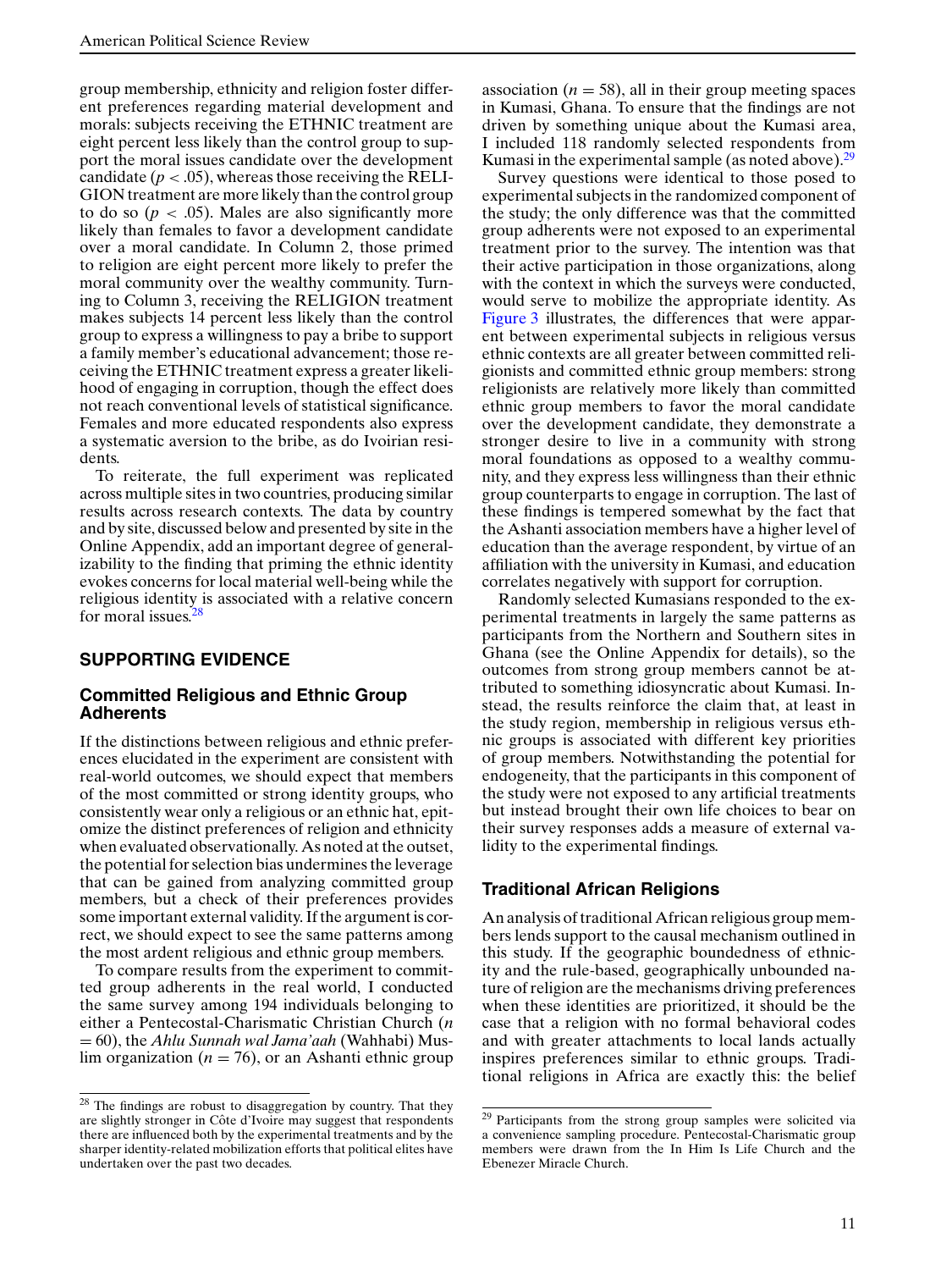<span id="page-11-0"></span>

system is typically not adoptable by outsiders, and natural, land-based icons such as hills, springs, and notable trees feature prominently (Onaiyekan [1983\)](#page-14-0). The direction of influence of traditional religion on measured outcomes, even when controlling for the experimental treatments those subjects received, is illu-minating. [Table 2](#page-12-0) shows a comparison of the signs and magnitude of impact for the RELIGION treatment, the ETHNIC treatment, and membership in traditional African religions, extracted from the multivariate regression outcomes shown in Appendix A. For each outcome, the sign on the coefficient for traditional religion matches the sign on the ETHNIC coefficient and is opposite the sign on the RELIGION coefficient. If this pattern can be taken as suggestive of the fact that local religions with land-based worship sites but missing doctrinal codes and voluntary entry equate more closely with ethnicity, then traditional religion in Africa is the exception that proves the rule: world religions and African ethnic groups are fundamentally different types of identity that elicit different political priorities.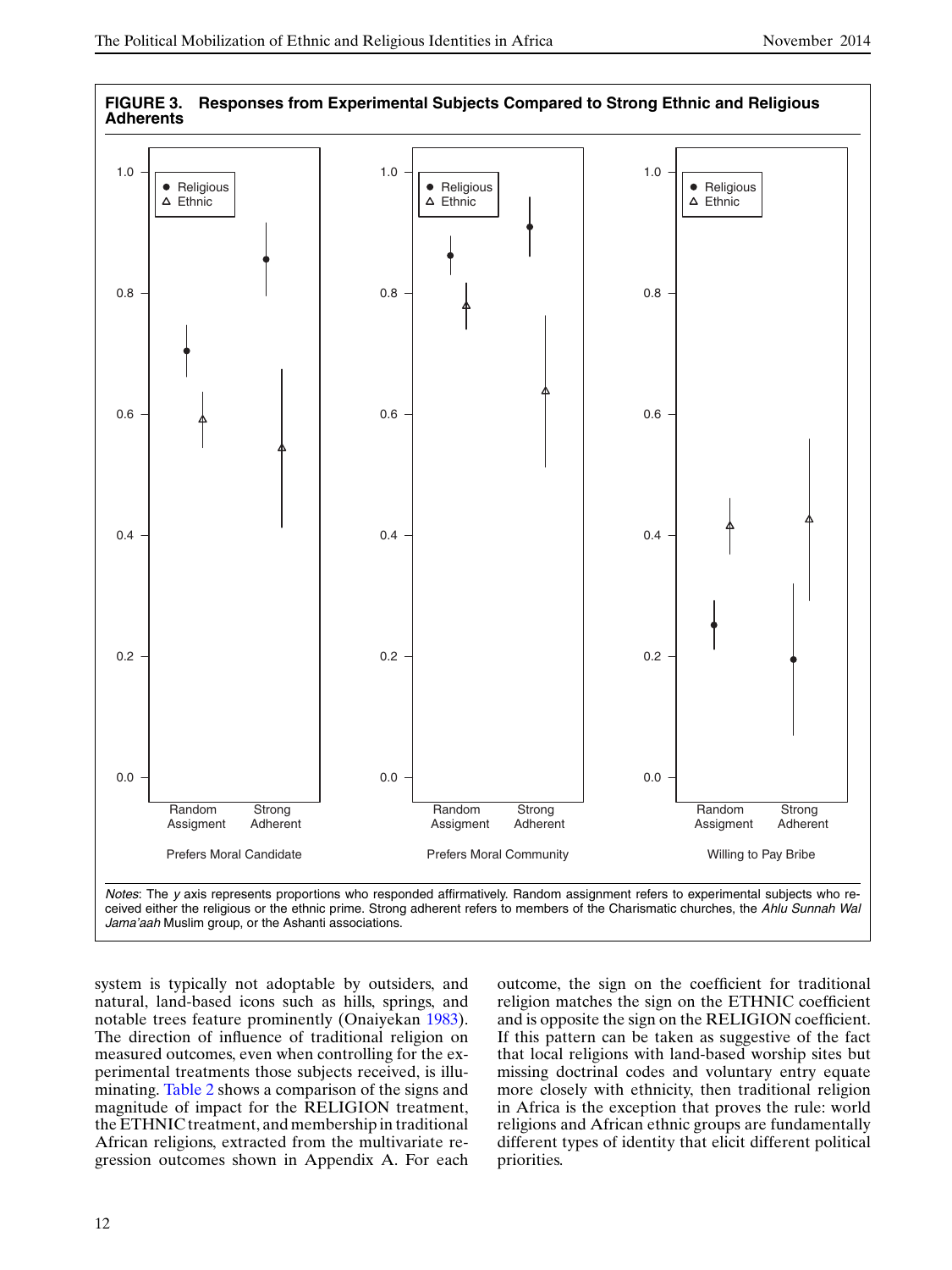<span id="page-12-0"></span>

| <b>Variables</b>                                                                                                                                                                                                                             |                         | (2)                            |                      |  |  |  |
|----------------------------------------------------------------------------------------------------------------------------------------------------------------------------------------------------------------------------------------------|-------------------------|--------------------------------|----------------------|--|--|--|
|                                                                                                                                                                                                                                              | Prefers Moral Candidate | <b>Prefers Moral Community</b> | Willing to Pay Bribe |  |  |  |
| <b>RELIGION</b> treatment                                                                                                                                                                                                                    | $+0.04(0.015)$          | $+0.08(0.022)$                 | $-0.14(0.030)$       |  |  |  |
| <b>ETHNIC</b> treatment                                                                                                                                                                                                                      | $-0.08(0.027)$          | $-0.01(0.033)$                 | $+0.04(0.029)$       |  |  |  |
| Traditional religionists                                                                                                                                                                                                                     | $-0.12(0.045)$          | $-0.21(0.128)$                 | $+0.05(0.057)$       |  |  |  |
| Notes: Symbols represent the direction of coefficients on the RELIGION and ETHNIC treatments and on the<br>dummy variable for Traditional religionists, drawn from the multivariate logistic regressions. Standard errors in<br>parentheses. |                         |                                |                      |  |  |  |

One concern that bears mention is that membership in a traditional African religion may act as little more than an ethnic prime: those who label themselves traditional religionists may do so to reaffirm the importance of their ethnic status. In that case, the fact that the regression coefficients on traditional religious membership and the experimental ETHNIC treatment share the same signs would reveal little about the distinction between religion and ethnicity, since both are just priming ethnicity. One way to address this concern is to note the correlation between respondents' stated membership in a traditional religion and their tendency to prioritize their ethnic identity first and foremost. Because the correlation coefficient is just −0.002 (*p*  $=$  .954), it is safe to argue that those who identify themselves as traditional religionists are not generally among the most ardent supporters of the ethnic identity. Furthermore, just 3.5 percent of the Ashanti ethnic group association members listed their religion as traditional African. If traditional religion were only a synonym for ethnicity or "tribe," we would expect to see stronger relationships between traditional religious practice and the importance that individuals attach to their ethnicity.

## **CONCLUSION**

This article argues that *ethnic politics* does not stop at a simple accounting of group sizes, but rather that it must consider the consequences that result from mobilizing supporters according to one identity type or another. The starting point for that claim is that ethnicity and religion inspire different priorities among potential supporters.

I have argued that, in the African context, a distinction in the geographic boundedness of identity types inspires differences in the goods that group members seek under ethnic and religious contexts. Those features emerge exogenously, as a function of the roles that ethnicity and religion serve over time, so that political preferences in each context cannot be explained only by a desire for belonging. The research strategy of artificially manipulating the lens through which respondents view politically important questions produced moderate but clear effects: when individuals in the study area are assigned to a religious context as opposed to an ethnic context, they express a relative preference for candidates focused on moral policy, for communities that prioritize moral living, and for rejecting small-scale corruption. I attribute this to the rule-based, voluntary nature of world religions, which inspires a preference for geographically unbounded, behavioral outcomes. In an ethnic context, otherwise identical respondents demonstrate a relative preference for candidates who focus on local development, for wealthy communities, and for individual advancement over transparency, which I attribute to their pursuit of local club goods. Evidence from committed ethnic and religious group members and from traditional religionists is consistent with these claims.

The individual-level findings have important implications for political entrepreneurship and mobilization in the region. In short, political elites may use policy promises and priorities to mobilize the identity coalitions that serve their own optimal outcomes. In Côte d'Ivoire, for example, restrictions on non-native access to land in the 1990s and 2000s propelled former presidents Henri Konan Bedie and Laurent Ghagbo to ´ victory while ushering in a period of "ethno-national" politics (Bassett [2003;](#page-14-0) Dozon [2000\)](#page-14-0). The use of Sharia law in northern Nigeria (Falola [1998\)](#page-14-0) and laws against homosexuality in Uganda (Kaoma [2009\)](#page-14-0) to mobilize supporters along religious lines, or appeals to indigenous Hutu rights to land in Rwanda (Prunier [1995\)](#page-14-0) and Igbo control of oil fields in southern Nigeria (Badru [1998\)](#page-14-0) to elicit support along ethnic lines, can similarly be viewed as mobilization efforts that exploit the differential preferences associated with ethnicity and religion at the individual level.

One objection to the premise of the study is that, in keeping with the ambiguous nature of religion as an identity,30 some individuals may treat their religion *as* their ethnicity. This is largely true of Arab Muslims in Chad, for example, and other predominantly Muslim countries in the region show comparatively low levels of ethnic favoritism, which might suggest that the religious identity is used in place of an ethnic one (see Franck and Rainer [2012\)](#page-14-0). If this were broadly true,

<sup>30</sup> Chandra [\(2006\)](#page-14-0) argues that religion is in some cases "ethnic" and in some not, depending on whether the identity is passed down through family or adopted via conversion.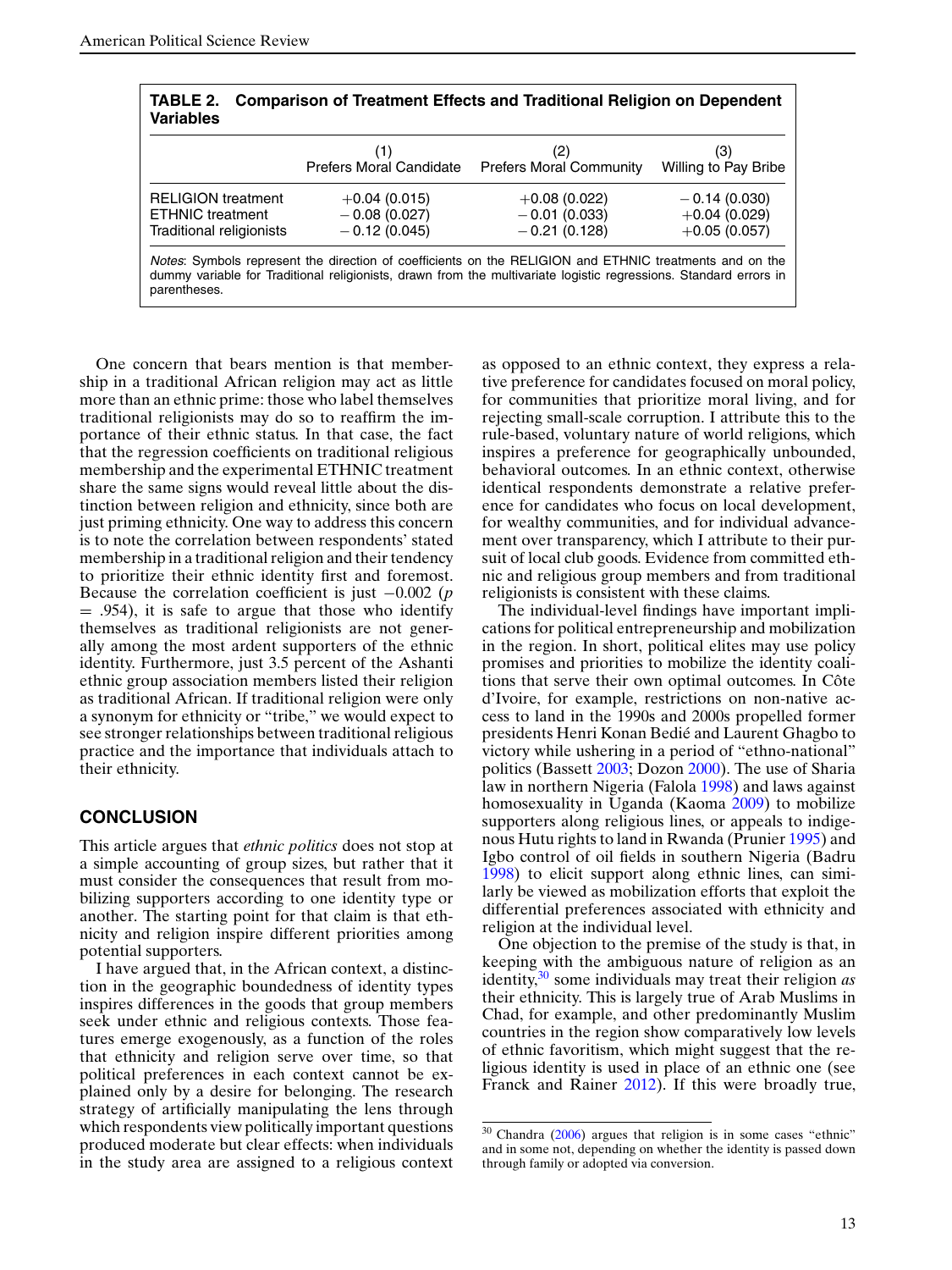there would be little need to explain heterogeneity in identity types. One response to that objection is to assert that, in fact, the vast majority of sub-Saharan Africans view these identity types as distinct. Instead, the research design accounted for this complication simply by allowing respondents themselves to selfcategorize: the treatments did not delineate the groups to which respondents belonged, they simply primed religion or ethnicity. Respondents then answered the battery of questions on social and political preferences according to whatever sentiment had been primed in the context of the experiment. Thus, while this study uses blunt divisions to address an exceedingly complex issue, the empirical results suggest that doing so can teach us new things about the mobilizational differences between ethnicity and religion.

The research does not suggest that religious and ethnic identities inspire any particular beliefs or behaviors on a consistent basis, as both are subject to interpretation and change and can generate very different responses in different places. Rather, the findings highlight distinctions in the broad priorities that ethnicity and world religions elicit in one particular study region of Africa, and they suggest important effects regarding the strategic mobilization of identities for political purposes: when elites contemplate mobilizing populations along either religious or ethnic lines, they begin that process of politicization from different baselines. Additional studies might build on this one to answer a number of related questions: what policy priorities are associated with other identity types? What outcomes might we expect in other parts of the world, where the religious identity may be taken as more geographically bounded? When ethnic communities migrate on large scales, how do their attachments to the land and the identity group change? These questions are important ones for further refining our understanding of *ethnic politics*, but treating identity types like religion and ethnicity as distinct in the political context constitutes an important starting point.

## **Supplementary materials**

To view supplementary material for this article, please visit <http://dx.doi.org/10.1017/S0003055414000410>

| <b>APPENDIX A. Multivariate Regression Results</b> |                                |                                       |                             |  |  |  |  |
|----------------------------------------------------|--------------------------------|---------------------------------------|-----------------------------|--|--|--|--|
|                                                    | (1)<br>Prefers Moral Candidate | (2)<br><b>Prefers Moral Community</b> | (3)<br>Willing to Pay Bribe |  |  |  |  |
| <b>RELIGION treatment</b>                          | $0.04*$                        | $0.08***$                             | $-0.14***$                  |  |  |  |  |
|                                                    | (0.02)                         | (0.02)                                | (0.03)                      |  |  |  |  |
| <b>ETHNIC</b> treatment                            | $-0.08*$                       | $-0.01$                               | 0.04                        |  |  |  |  |
|                                                    | (0.03)                         | (0.03)                                | (0.03)                      |  |  |  |  |
| Ghana resident                                     | 0.04                           | 0.02                                  | $0.11***$                   |  |  |  |  |
|                                                    | (0.06)                         | (0.04)                                | (0.02)                      |  |  |  |  |
| Northern resident                                  | 0.06                           | $-0.01$                               | $-0.03*$                    |  |  |  |  |
|                                                    | (0.06)                         | (0.05)                                | (0.02)                      |  |  |  |  |
| Urban                                              | 0.01                           | $-0.02$                               | $-0.03$                     |  |  |  |  |
|                                                    | (0.01)                         | (0.04)                                | (0.02)                      |  |  |  |  |
| Male                                               | $-0.06***$                     | $-0.04$                               | $0.06^{\dagger}$            |  |  |  |  |
|                                                    | (0.02)                         | (0.03)                                | (0.04)                      |  |  |  |  |
| Age                                                | $-0.01***$                     | $0.01***$                             | $-0.01*$                    |  |  |  |  |
|                                                    | (0.00)                         | (0.00)                                | (0.01)                      |  |  |  |  |
| Education                                          | $-0.01$                        | $0.05*$                               | $-0.10***$                  |  |  |  |  |
|                                                    | (0.01)                         | (0.02)                                | (0.03)                      |  |  |  |  |
| Standard of living                                 | 0.01                           | $-0.05$                               | $-0.01$                     |  |  |  |  |
|                                                    | (0.03)                         | (0.03)                                | (0.02)                      |  |  |  |  |
| Muslim                                             | $-0.01$                        | 0.03                                  | $-0.01$                     |  |  |  |  |
|                                                    | (0.02)                         | (0.03)                                | (0.02)                      |  |  |  |  |
| (Pseudo) $R^2$                                     | 0.02                           | 0.05                                  | 0.08                        |  |  |  |  |
| N                                                  | 1256                           | 1273                                  | 1246                        |  |  |  |  |
| $Pr(RELIGION = ETHNIC)$                            | 0.0004                         | 0.0010                                | 0.0000                      |  |  |  |  |

*Notes*: Logit estimations with standard errors in parentheses. †*p* < .10, <sup>∗</sup>*p* < .05, ∗∗*p* < .01, ∗∗∗*p* < .001. Coefficients represent marginal effects. Religious group fixed effects calculated but not shown (except for Muslim); the omitted religious category is Protestant.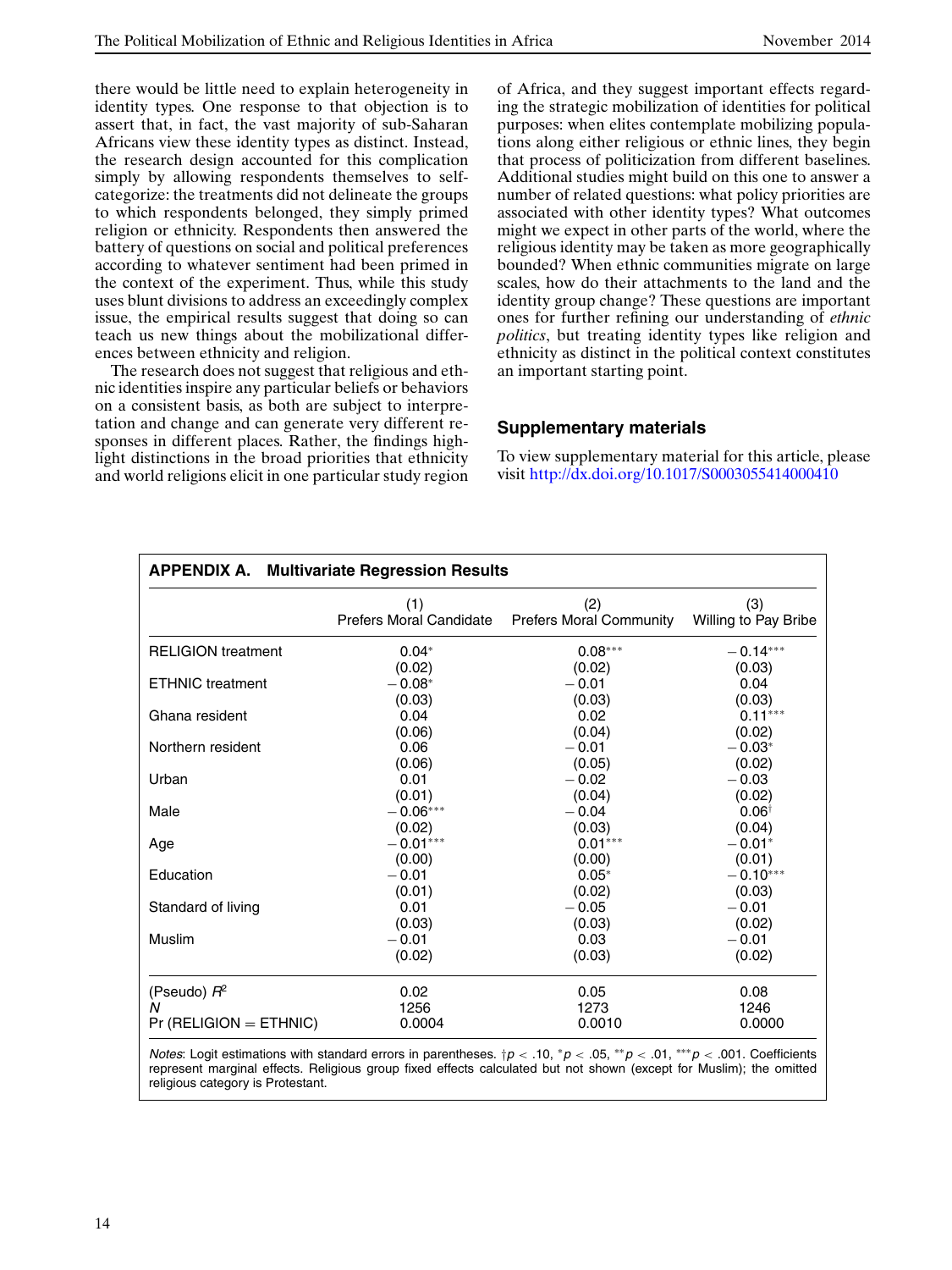#### <span id="page-14-0"></span>**REFERENCES**

- Afrobarometer. 2009. "Data: Round 4, by Country." [http://www.](http://www.afrobarometer.org/data/data-) [afrobarometer.org/data/data-](http://www.afrobarometer.org/data/data-) rounds-merged.
- Almond, Gabriel, R. Scott Appleby, and Emmanuel Sivan. 2003. *Strong Religion: the Rise of Fundamentalisms Around the World*. Chicago: University of Chicago Press.
- Badru, Pade. 1998. *Imperialism and Ethnic Politics in Nigeria, 1960– 1996*. Asmara: Africa World Press.
- Baldwin, Kate, and John D. Huber. 2010. "Economic versus Cultural Differences: Forms of Ethnic Diversity and Public Goods Provision." *American Political Science Review* 104 (4): 644–62.
- Banks, Antoine J., and N. A. Valentino. 2012. "Emotional Substrates of White Racial Attitudes." *American Journal of Political Science* 56 (2): 286–97.
- Barkan, Joel D., Michael L. McNulty, and M.A.O. Ayeni. 1991. "Hometown Voluntary Associations, Local Development, and the Emergence of Civil ociety in Western Nigeria." *The Journal of Modern African Studies* 29 (3): 457–80.
- Bassett, Thomas J. 2003. "'Nord Musulman et Sud Chretien': Les Moules Médiatiques de la Crise Iviorienne." Afrique Contempo*raine* 206 (2): 13–27.
- Bates, Robert H. 1974. "Ethnic Competition and Modernization in Contemporary Africa." *Comparative Political Studies* 6 (4): 457– 84.
- Bates, Robert H. 1983. "Modernization, Ethnic Competition and the Rationality of Politics in Contemporary Africa." In Donald Rothchild and Victor A. Olorunsola, *State versus Ethnic Claims: African Policy Dilemmas*. Boulder, CO: Westview Press, pp. 152–71.
- Bormann, Nils-Christian, Lars-Erik Cederman, and Manuel Vogt. 2013. "Ethnonationalist Cleavages in Civil Wars: Allah's Wrath or Babel's Legacy?" EPSA Paper 647, European Political Science Association.
- Brubaker, Rogers. 2004. *Ethnicity Without Groups*. Cambridge, MA: Harvard University Press.
- Campbell, Aidan. 1997. "Ethical Ethnicity: A Critique." *Journal of Modern African Studies* 35 (1): 53–79.
- Chandra, Kanchan. 2004. *Why Ethnic Parties Succeed: Patronage and Ethnic Head Counts in India*. Cambridge, UK: Cambridge University Press.
- Chandra, Kanchan. 2006. "What is Ethnic Identity and Does It Matter?" *Annual Review of Political Science* 9: 397–424.
- Dozon, Jean-Pierre. 2000. "La Côte d'Ivoire entre Democratie, Nationalisme, et Ethnonationalisme." *Politique Africaine* 78: 45–62.
- Dunning, Thad, and Janhavi Nilekani. 2013. "Ethnic Quotas and Political Mobilization: Caste, Parties, and Distribution in Indian Village Councils." *American Political Science Review* 107 (1): 35– 56.
- Dustmann, Christian, and Ian Preston. 2001. "Attitudes to Ethnic Minorities, Ethnic Context and Location Decisions." *The Economic Journal* 111: 353–73.
- Esteban, Joan, and Debraj Ray. 2008. "On the Salience of Ethnic Conflict." *American Economic Review* 98 (5): 2185–202.
- Falola, Toyin. 1998. *Violence in Nigeria: the Crisis of Religious Politics and Secular Ideologies*. Rochester, NY: University of Rochester Press.
- Fearon, James D., and David D. Laitin. 2000. "Violence and the Social Construction of Ethnic Identity." *International Organization* 54 (4): 845–77.
- Ferree, Karen, and Jeremy Horowitz. 2010. "Ties that Bind? The Rise and Decline of Ethno- regional Partnerships in Malawi, 1994– 2009." *Democratization* 17 (3): 534–63.
- Fox, Jonathon. 2004. "The Rise of Religious Nationalism and Conflict: Ethnic Conflict and Revolutionary Wars, 1945–2001." *Journal of Peace Research* 41 (6): 715–31.
- Franck, Raphaël and Ilia Rainer. 2012. "Does the Leader's Ethnicity Matter? Ethnic Favoritism, Education, and Health in Sub-Saharan Africa." *American Political Science Review* 106 (2): 294–324.
- Green, Elliott D. 2006. "Ethnicity and the Politics of Land Tenure Reform in Central Uganda." *Commonwealth and Comparative Politics* 44 (3): 370–88.
- Guiso, Luigi, Paola Sapienza, and Luigi Zingales. 2003. "People's Opium? Religion and Economic Attitudes." *Journal of Monetary Economics* 50: 225–82.
- Hogg, Michael A. 2006. "Social Identity Theory." In Peter James Burke, *Contemporary Social Psychological Theories*. Palo Alto, CA: Stanford University Press, pp. 111–36.
- Horowitz, Donald L. 1985. *Ethnic Groups in Conflict*. Berkeley, CA: Berkeley University Press.
- Huntington, Samuel. 1996. *The Clash of Civilizations and the Remaking of World Order*. New York: Simon & Schuster.
- Iyengar, Shanto, Mark D. Peters, and Donald R. Kinder. 1982. "Experimental Demonstrations of the 'Not-So-Minimal' Consequences of Television News Programs. *American Political Science Review* 76 (4): 848–58.
- Jordan, Jennifer, Elizabeth Mullen, and J. Keith Murnighan. 2011. "Striving for the Moral Self: The Effects of Recalling Past Moral Actions on Future Moral Behavior." *Personality and Social Psychology Bulletin* 37 (5): 701–13.
- Kaoma, Kapya J. 2009. "The Marriage of Convenience: The U.S. Christian Right, African Christianity, and Postcolonial Politics of Sexual Identity." In Meredith L. Weiss and Michael J. Bosia, *Global Homophobia: States, Movements, and the Politics of Oppression*. Champagne, IL: University of Illinois Press, pp. 75– 102.
- Kasfir, Nelson. 1979. "Explaining Ethnic Political Participation." *World Politics* 31 (April): 365–88.
- Klor, Esteban F., and Moses Shayo. 2010. "Social Identity and Preferences over Redistribution." *Journal of Public Economics* 94: 269–78.
- Laitin, David D. 1986. *Hegemony and Culture: Politics and Religious Change among the Yoruba*. Chicago: University of Chicago Press.
- Laitin, David D. 1998. *Identity in Formation: The Russian-Speaking Populations of the Near Abroad*. Ithaca, NY: Cornell University Press.
- Laitin, David. 2000. "Language Conflict and Violence: The Straw that Strengthens the Camel's Back." *Archives Européennes de Sociologie* 41 (1): 97–137.
- Lawry, S.W. 1990. "Tenure Policy toward Common Property Natural Resources in Sub- Saharan Africa." *Natural Resources Journal* 30: 403–22.
- Olivier de Sardan, Jean-Pierre. 1999. "A Moral Economy of Corruption in Africa?" *Journal of Modern African Studies* 37 (1): 25– 52.
- Olzak, Susan. 2011. "Does Globalization Breed Ethnic Discontent?" *Journal of Conflict Resolution* 55 (1): 3–32.
- Onaiyekan, John. 1983. "Tribal Religion in General." In E. A. Adegbola, *Traditional Religion in West Africa*. Ibadan: Daystar Press, pp. 238–41.
- Opp, Karl-Dieter. 1989. *The Rationality of Political Protest*. Boulder: Westview Press.
- Ostrom, Elinor. 2000. "Collective Action and the Evolution of Social Norms." *Journal of Economic Perspectives* 14: 137–58.
- Penn, Elizabeth Maggie. 2008. "Citizenship versus Ethnicity: The Role of Institutions in Shaping Identity Choice." *The Journal of Politics* 70 (4): 956–73.
- Posner, Daniel N. 2005.*Institutions and Ethnic Politics in Africa*. New York: Cambridge University Press.
- Prunier, Gérard. 1995. The Rwanda Crisis: History of a Genocide. New York: Columbia University Press.
- Putnam, Robert D. and David E. Campbell. 2010. *American Grace: How Religion Divides and Unites Us*. New York: Simon and Schuster.
- Reinikka, Ritva. 2006. "Using Micro-Surveys to Measure and Explain Corruption." *World Development* 34 (2): 359–70.
- Reynal-Querol, Marta. 2002. "Ethnicity, Political Systems, and Civil Wars." *Journal of Conflict Resolution* 46: 29–54.
- Rothchild, Donald. 1997. *Managing Ethnic Conflict in Africa: Pressures and Incentives for Cooperation*. Washington: Brookings Institution Press.
- Sachdeva, Sonya, Rumen Iliev, and Douglas L. Medin. 2009. "Sinning Saints and Saintly Sinners: The Paradox of Moral Self-Regulation." *Psychological Science* 20 (4): 523– 28.
- Sachs, Natan B. 2010. "Shame and Religious Prosociality." Unpublished manuscript, Stanford University.
- Sachs, Natan B. 2009. "Experimenting with Identity: Islam, Nationalism, and Ethnicity." Unpublished manuscript, Stanford University.